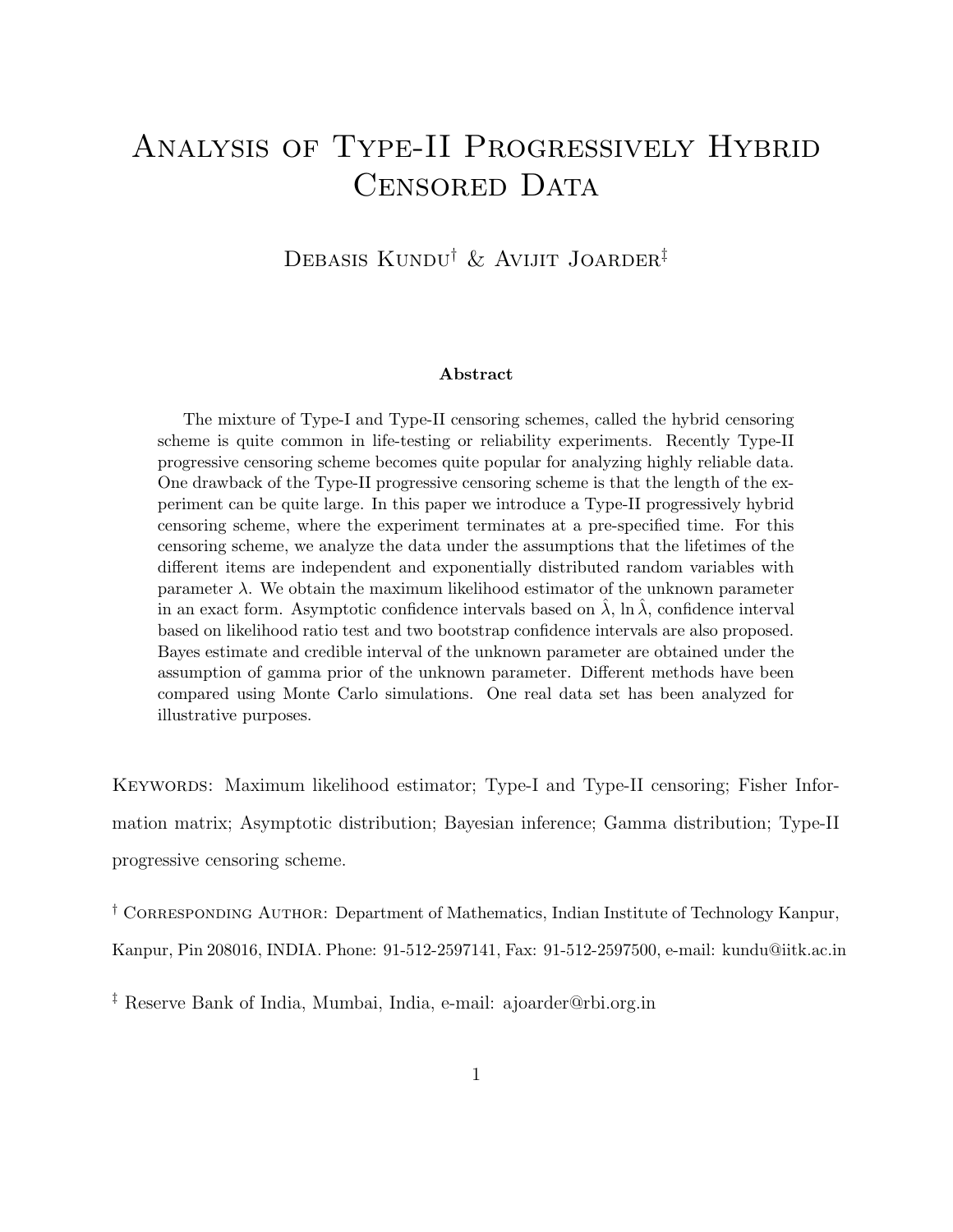### 1 INTRODUCTION

The two most common censoring schemes are termed as Type-I and Type-II censoring schemes. Briefly, they can be described as follows. Consider  $n$  items under observations in a particular experiment. In the conventional Type-I censoring scheme, the experiment continues up to a pre-specified time  $T$ . On the other hand, the conventional Type-II censoring scheme requires the experiment to continue until a pre-specified number of failures  $m \leq n$  occur. The mixture of Type-I and Type-II censoring schemes is known as the hybrid censoring scheme. The hybrid censoring scheme was first introduced by Epstein [9, 10]. But recently it becomes quite popular in the reliability and life-testing experiments. See for example the work of Chen and Bhattacharya [2], Childs *et al.* [3], Draper and Guttman [7], Fairbanks, Madasan and Dykstra [11], Gupta and Kundu [12] and Jeong, Park and Yum [14].

One of the drawbacks of the conventional Type-I, Type-II or hybrid censoring schemes is that they do not allow for removal of units at points other than the terminal point of the experiment. One censoring scheme known as Type-II progressive censoring scheme, which has this advantage, becomes very popular for the last few years. It can be described as follows: Consider n units in a study and suppose  $m < n$  is fixed before the experiment. Moreover, m other integers,  $R_1, \ldots, R_m$  are also fixed before so that  $R_1 + \ldots + R_m + m = n$ . At the time of the first failure, say  $X_{1:m:n}$ ,  $R_1$  of the remaining units are randomly removed. Similarly, at the time of the second failure, say  $X_{2:m:n}$ ,  $R_2$  of the remaining units are randomly removed and so on. Finally, at the time of the  $m-th$  failure, say  $X_{m:m:n}$ , the rest of the  $R_m$ units are removed. For further details on Type-II progressive censoring and for its different advantages, the readers may refer to the recent excellent monograph of Balakrishnan and Aggarwala [1].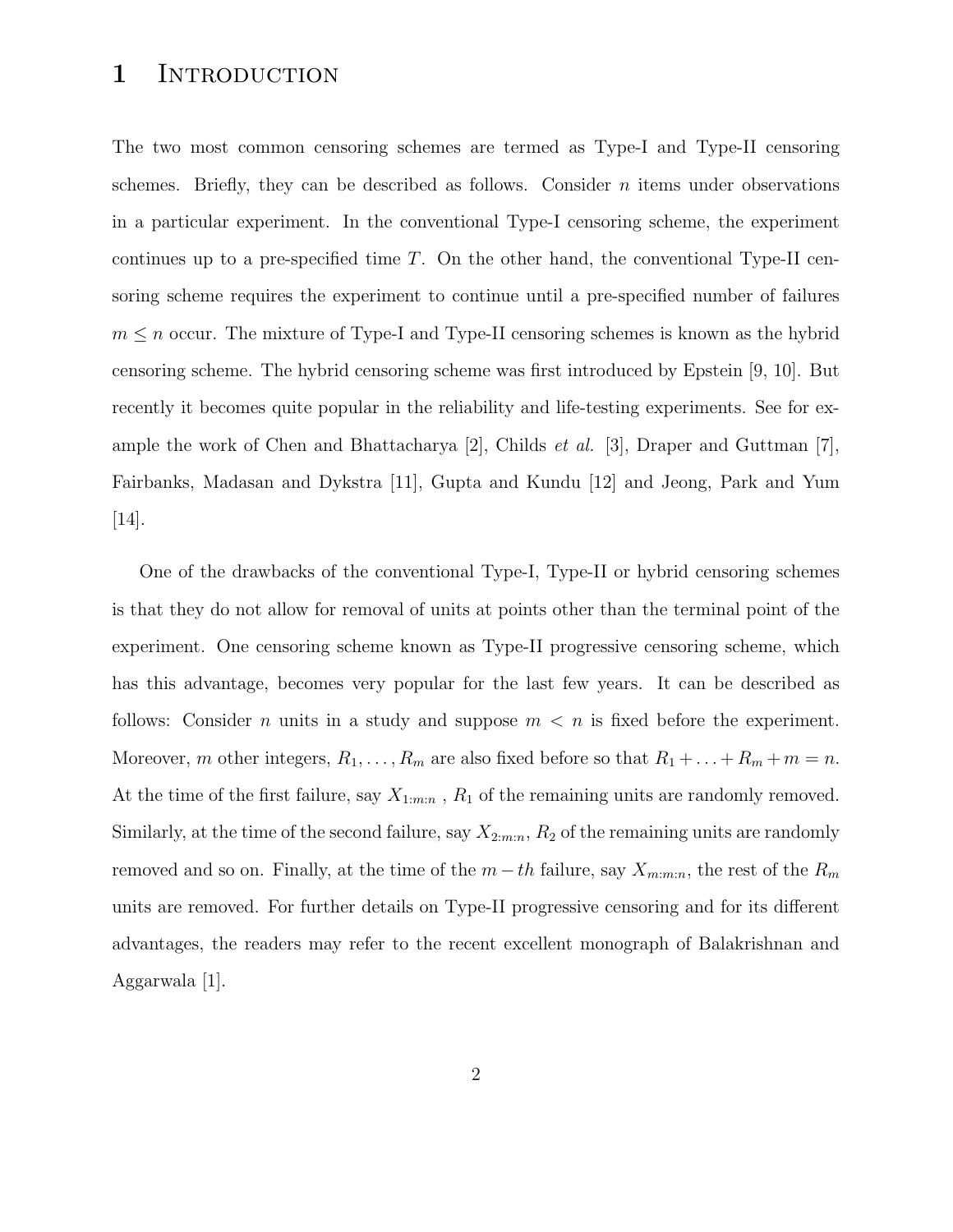In this paper, we introduce a Type-II progressively hybrid censoring scheme. As the name suggests, it is a mixture of Type-II progressive and hybrid censoring schemes. The detail description and its advantages will be described in the next section. In this new censoring scheme, we analyze the data under the assumptions that the lifetimes of the different items are independent identically distributed  $(i.i.d.)$  exponential random variables. It is observed that the maximum likelihood estimator (MLE) always exists and we obtain the explicit form of the MLE of the unknown parameter. We also obtain an estimate of the asymptotic confidence interval and propose two bootstrap confidence intervals. Bayes estimate and credible interval are also obtained under the assumption of the gamma prior on the unknown parameter. Different methods are compared using Monte Carlo simulations and for illustrative purposes we analyze one real data set.

The rest of the paper is organized as follows. We formulate the problem in Section 2 and provide the MLE of the unknown parameter. Different confidence intervals are presented in Section 3. Bayesian analysis is provided in Section 4. Numerical results are presented in Section 5. One real data set has been analyzed in Section 6 and finally we conclude the paper in Section 7.

# 2 MODEL DESCRIPTION, NOTATIONS AND MLE

#### 2.1 MODEL DESCRIPTION AND NOTATIONS

Suppose  $n$  identical items are put on a test and the lifetime distributions of the  $n$  items are denoted by  $X_1, \ldots, X_n$ . The integer  $m < n$  is fixed at the beginning of the experiment, and  $R_1, \ldots, R_m$  are m pre-fixed integers satisfying  $R_1 + \ldots + R_m + m = n$ . The time point T is also fixed before hand. At the time of first failure  $X_{1:m:n}$ ,  $R_1$  of the remaining units are randomly removed. Similarly at the time of the second failure  $X_{2:m:n}$ ,  $R_2$  of the remaining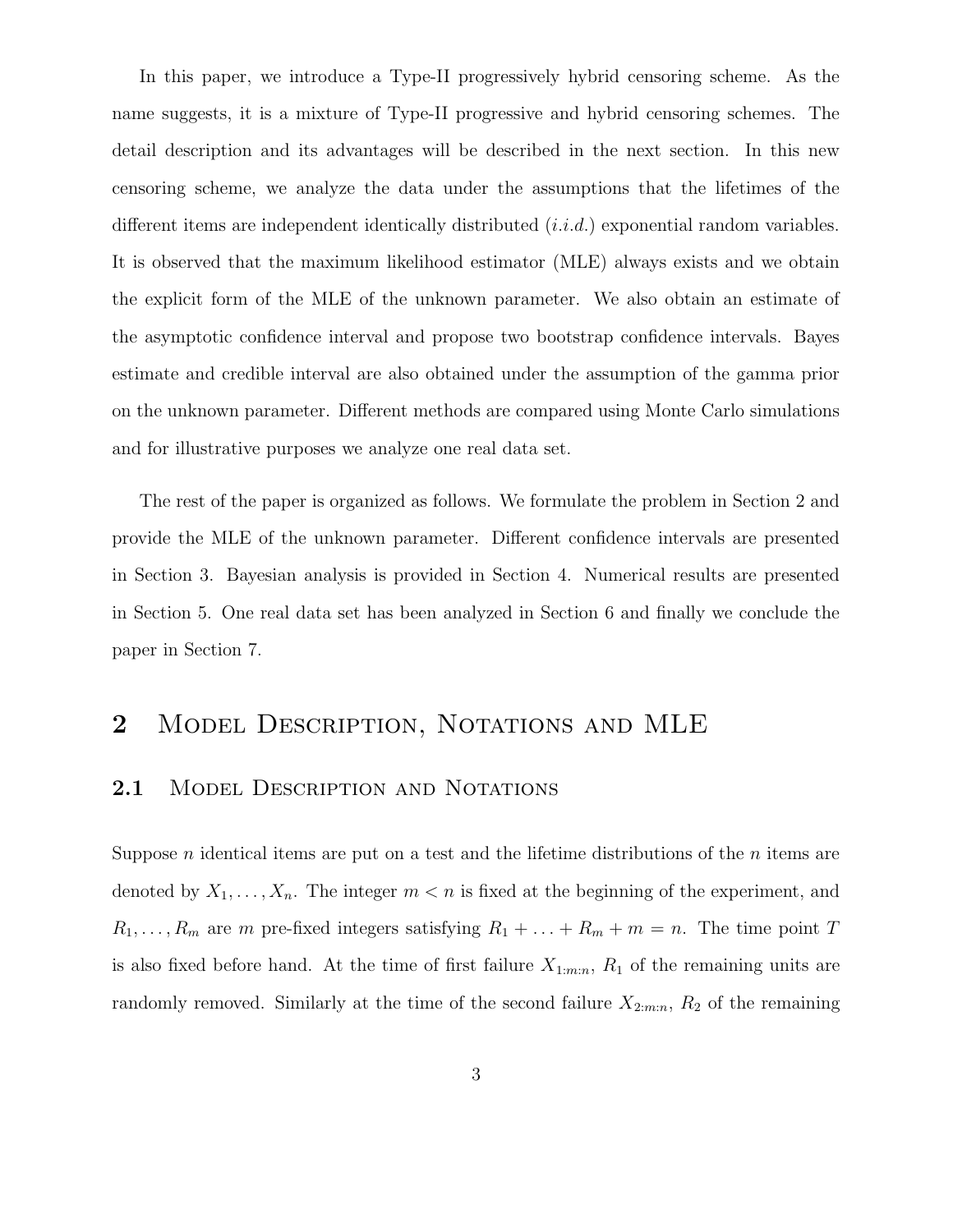units are removed and so on. If the  $m - th$  failure  $X_{m:m:n}$  occurs before the time point T, the experiment stops at the time point  $X_{m:m:n}$ . On the other hand suppose the  $m-th$ failure does not occur before time point  $T$  and only  $J$  failures occur before the time point T, where  $0 \leq J \leq m$ , then at the time point T all the remaining  $R_J^*$  units are removed and the experiment terminates at the time point T. Note that  $R_J^* = n - (R_1 + \ldots + R_J) - J$ . We denote the two cases as Case I and Case II respectively and call this censoring scheme as the Type-II progressively hybrid censoring scheme. Schematically, it can be represented as in Figure 1.



Case II

Figure 1: The schematic representation of Case I and Case II.

Therefore, in presence of Type-II progressively hybrid censoring scheme, we have one of the following types of observations;

Case I: 
$$
\{X_{1:m:n}, \ldots, X_{m:m:n}\}; \quad \text{if} \quad X_{m:m:n} < T, \quad \text{or} \quad (1)
$$

Case II: 
$$
\{X_{1:m:n}, \ldots, X_{J:m:n}\};
$$
 if  $X_{J:m:n} < T < X_{J+1:m:n}.$  (2)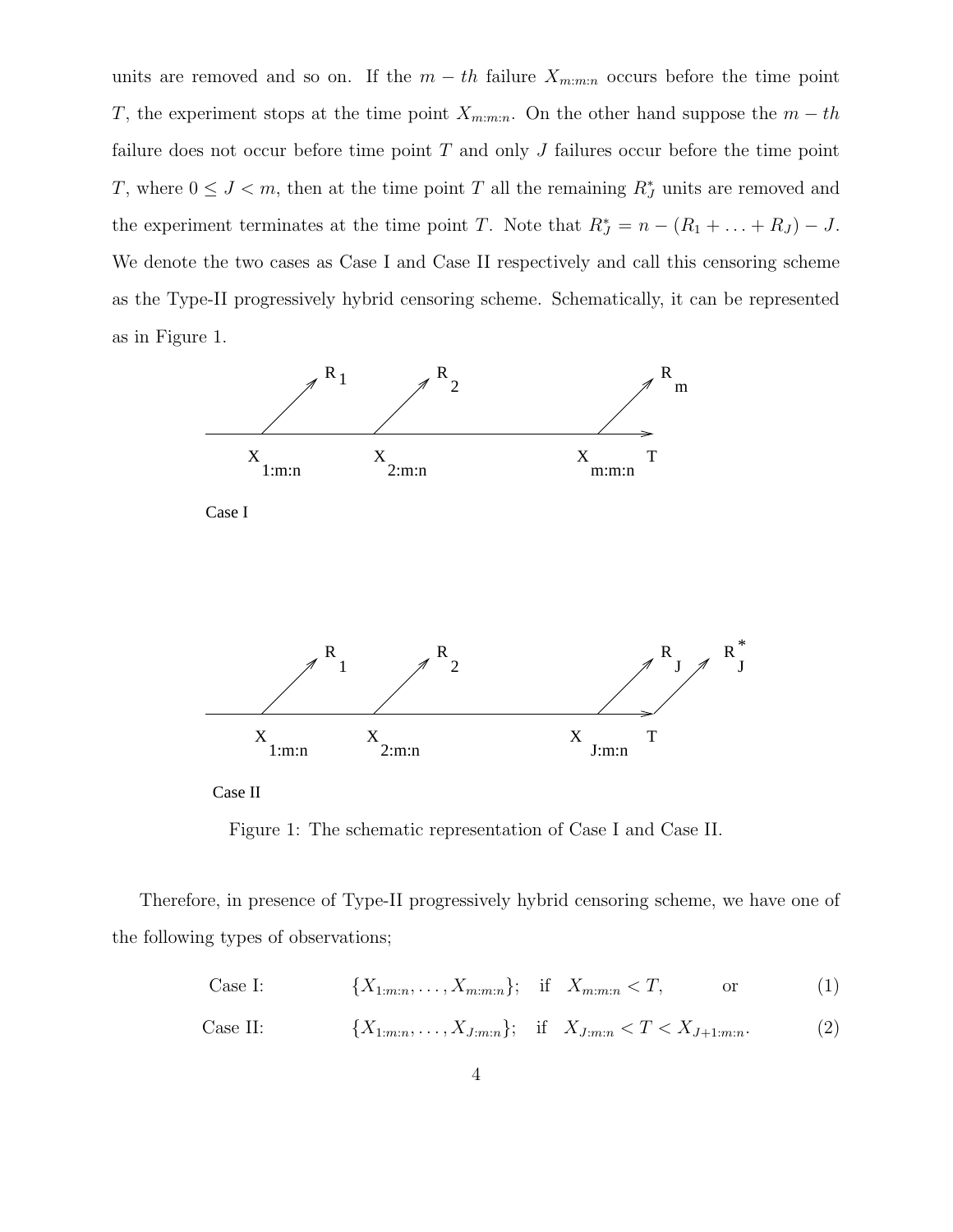Note that for Case II,  $X_{J:m:n} < T < X_{J+1:m:n} < \ldots < X_{m:m:n}$  and  $X_{J+1:m:n}, \ldots, X_{m:m:n}$  are not observed.

The conventional Type-I progressive censoring scheme needs the pre-specification of  $R_1, \ldots, R_m$  and also  $T_1, \ldots, T_m$ , see Cohen [4, 5] for details. The choices of  $T_1, \ldots, T_m$ are not trivial. For the conventional Type-II progressive censoring scheme the experimental time is unbounded. In our proposed censoring scheme, the choice of T depends how much maximum experimental time the experimenter can afford to continue. Moreover, the experimental time is bounded.

Before progressing further, we introduce/ review the following notations;

- $X_i$ : lifetime of the  $i - th$  item;  $i = 1, \ldots, n$ .
- $X_{i:m:n}: i-th$  observed failure time
	- $f(.)$ : probability density function (PDF) of  $X_i$
	- $F(.)$ : cumulative distribution function (CDF) of  $X_i$ 
		- $m:$  the number of failures observed before termination for Case I
		- J : the number of failures observed before termination for Case II
		- D : the number of failures, *i.e.*  $D = m$  for Case I and  $D = J$  for Case II
		- $R_i$ : the number of units removed at the time of  $i - th$  failure.
		- $R_J^*$ the number of remaining units left at the time point  $T$  for Case II.
- $exp(\lambda)$ : exponential random variable with PDF:  $\lambda e^{-\lambda x}$  $gamma(\alpha, \lambda)$  : <br>  $\quad$  gamma random variable with PDF: α  $\Gamma(\alpha)$  $x^{\alpha-1}e^{-\lambda x}$

Now we provide the MLE of  $\lambda$  under the assumption that the lifetime distributions of  $X_1, \ldots, X_n$  are *i.i.d.* exp( $\lambda$ ).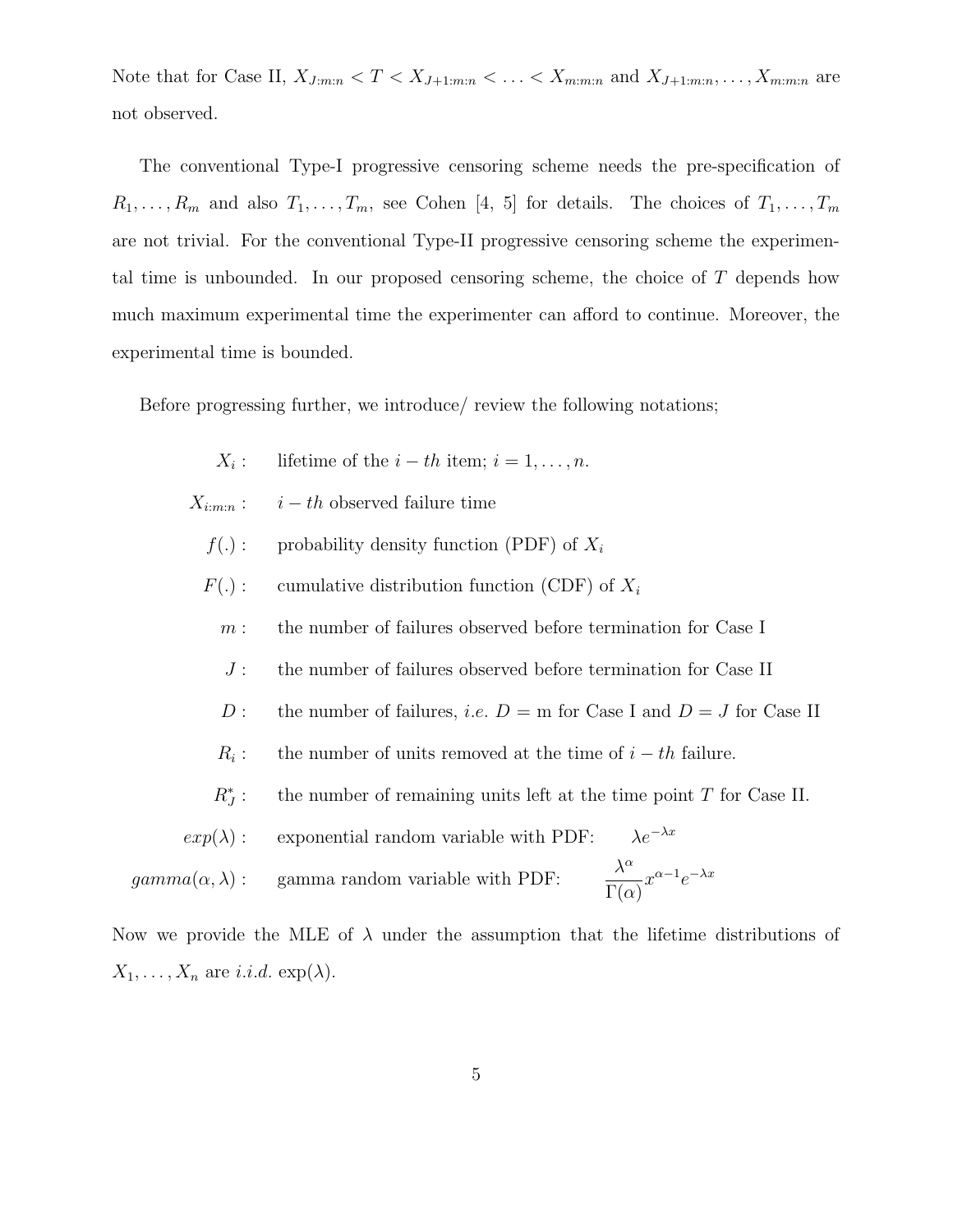#### 2.2 MAXIMUM LIKELIHOOD ESTIMATOR

Based on the observations (1) or (2), the log-likelihood function (without the constant term) can be written as;

Case I: 
$$
L(\lambda) = m \ln \lambda - \lambda \sum_{i=1}^{m} (1 + R_i) x_{i:m:n}, \qquad (3)
$$

Case II: 
$$
L(\lambda) = J \ln \lambda - \lambda \sum_{i=1}^{J} (1 + R_i) x_{i:m:n} - \lambda T R_J^*.
$$
 (4)

Note that (3) and (4) can be combined as follows;

$$
L(\lambda) = D \ln \lambda - W \lambda,\tag{5}
$$

where  $D = m$ ,  $W = \sum_{i=1}^{m} (1 + R_i)x_{i:m:n}$  for Case I and  $D = J$ ,  $W = \sum_{i=1}^{J} (1 + R_i)x_{i:m:n} + TR_J^*$ for Case II. Note that, for Case I,  $\sum_{i=1}^{m} (1 + R_i)x_{i:m:n}$  is a minimal sufficient statistic and for Case II,  $(J, \sum_{i=1}^{J} (1 + R_i)x_{i:m:n} + TR_J^*)$  is a joint minimal sufficient statistic. From (5), it is clear that the MLE of  $\lambda$  always exists and it is

$$
\hat{\lambda} = \frac{D}{W}.\tag{6}
$$

It is not possible to obtain the exact distribution of  $\hat{\lambda}$  because of the complicated nature of the conditional distributions of  $X_{1:m:n}, \ldots, X_{m:m:n}$  given  $X_{m:m:n} < T$ . Interestingly, the distribution of  $\hat{\lambda}$  is a mixture of discrete and continuous distributions. It has a positive mass at the point 0 and it has the bounded support. Since, the exact distribution of  $\hat{\lambda}$  is not known, the exact confidence interval also can not be obtained.

# 3 CONFIDENCE INTERVALS

In this section, we propose different confidence intervals of the unknown parameter of  $\lambda$  for  $D > 0$ . It is very difficult to obtain the confidence interval of  $\lambda$  for  $D = 0$  and it is not pursued here.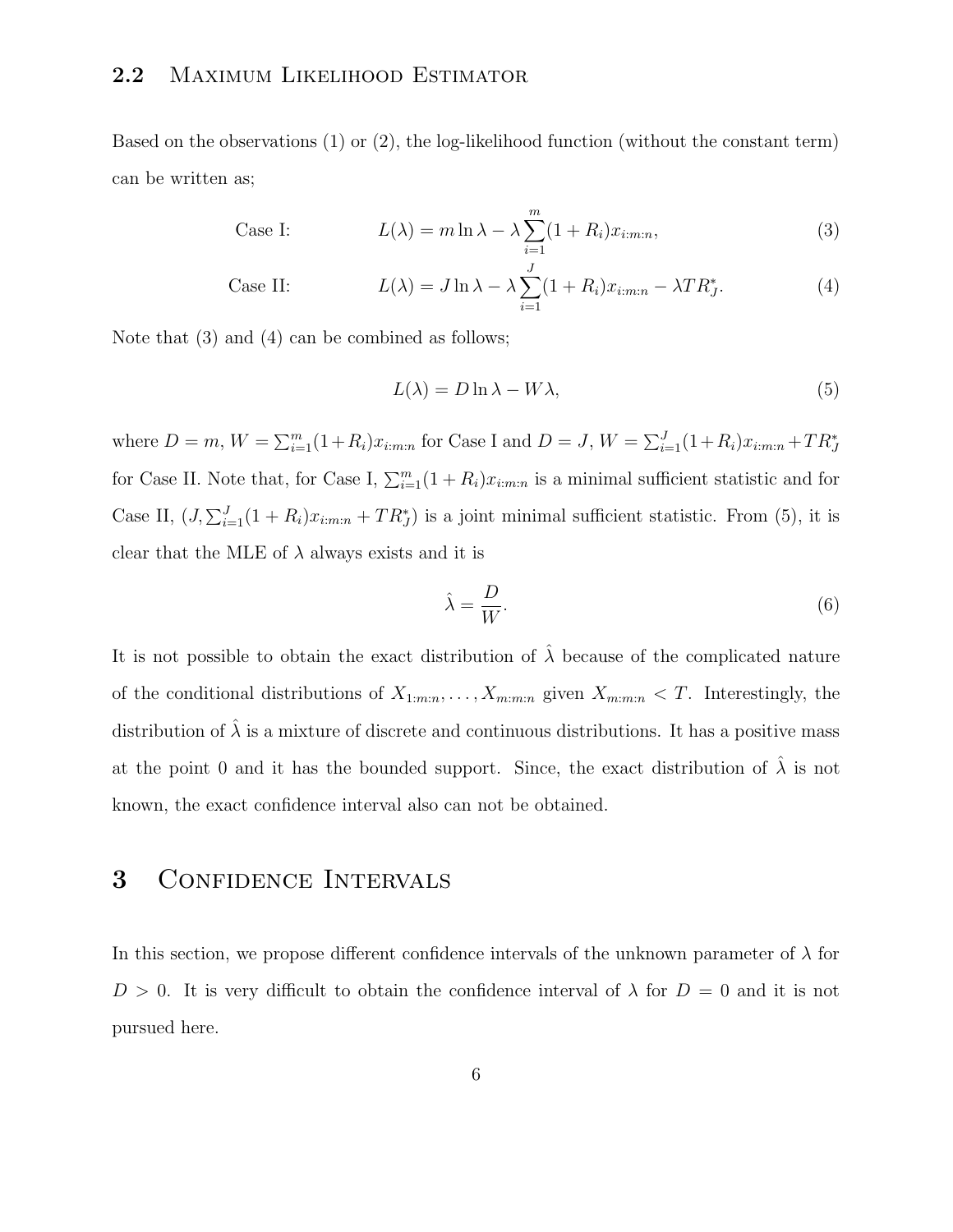### 3.1 ASYMPTOTIC CONFIDENCE INTERVAL

First let us obtain the Fisher information  $I(\lambda)$ , *i.e.*,

$$
I(\lambda) = -E\left[\frac{\partial^2}{\partial \lambda^2}L(\lambda)\right].
$$
 (7)

From (5) it follows that

$$
I(\lambda) = \frac{E(D)}{\lambda^2}.
$$
 (8)

Observe that

$$
E(D) = \sum_{i=1}^{m} P(X_{i:m:n} < T). \tag{9}
$$

For proof of (9) see in the appendix. It is not easy to compute  $P(X_{i:m:n} < T)$  for general i, because  $X_{i:m:n}$  is a sum of i independent but not identically distributed exponential random variables. Therefore, for  $D > 0$ , we propose the following approximate  $100(1-\alpha)\%$  confidence interval for  $\lambda$ ,

$$
\hat{\lambda} \pm z_{\frac{\alpha}{2}} \sqrt{\frac{\hat{\lambda}^2}{D}}.\tag{10}
$$

Meeker and Escobar [17] reported that the confidence interval based on the asymptotic theory of ln( $\hat{\lambda}$ ) is superior to one of  $\hat{\lambda}$ . For  $D > 0$ , the approximate 100(1- $\alpha$ )% confidence interval for  $\ln(\lambda)$  is

$$
\ln(\hat{\lambda}) \pm z_{\frac{\alpha}{2}} \frac{1}{\sqrt{D}}.\tag{11}
$$

Therefore, for  $D > 0$ , approximate 100(1- $\alpha$ )% confidence interval for  $\lambda$  becomes,

$$
e^{\ln(\hat{\lambda}) \pm z_{\frac{\alpha}{2}} \frac{1}{\sqrt{D}}} = \hat{\lambda} e^{\pm z_{\frac{\alpha}{2}} \frac{1}{\sqrt{D}}}.
$$
\n(12)

#### 3.2 Confidence Interval Based on Likelihood Ratio Test

It is observed (see Meeker and Escober [17]) that the confidence interval based on the likelihood ratio test is often superior than the confidence interval based on the asymptotic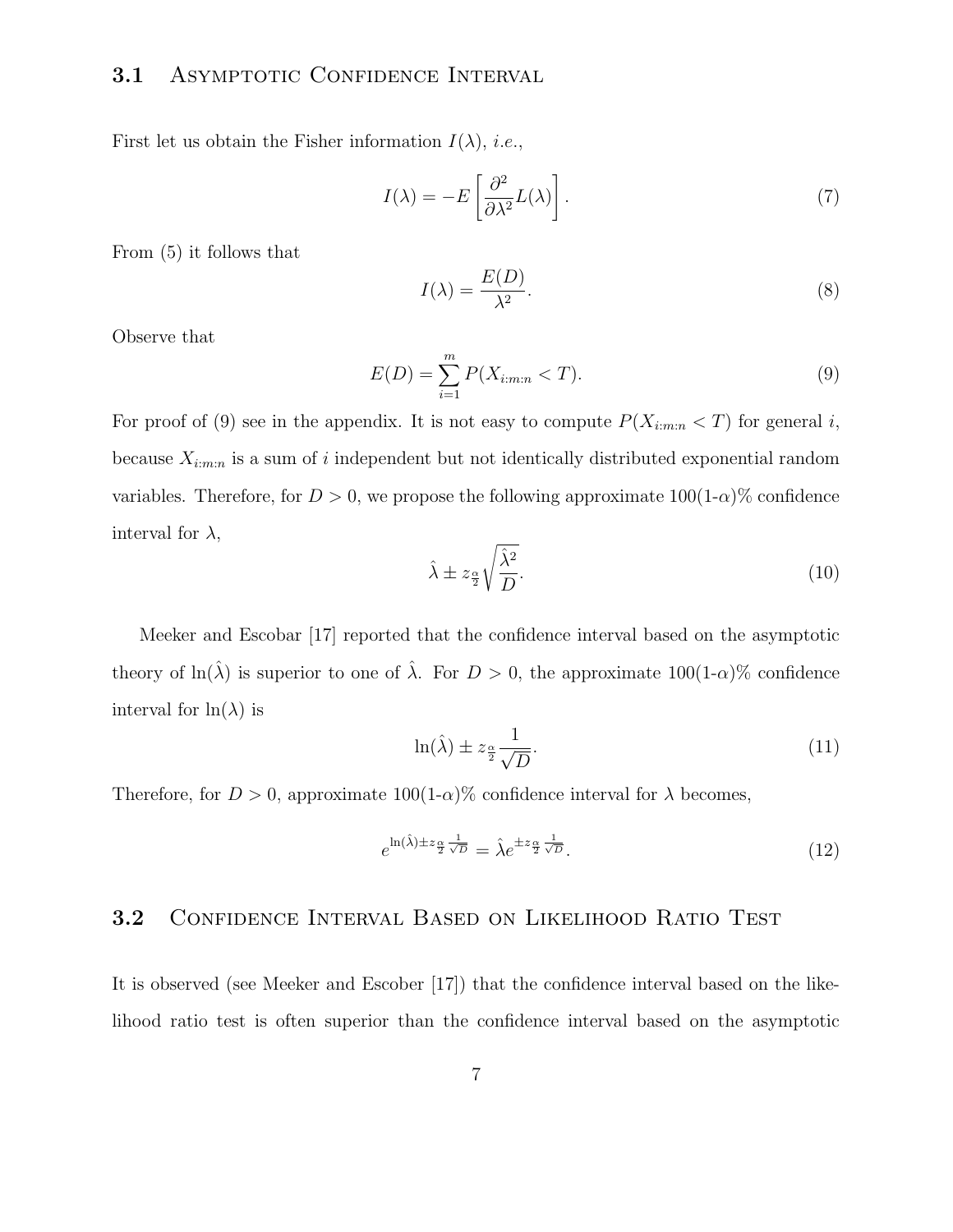distribution of the MLE. In this subsection we propose the confidence interval based on the likelihood ratio test, which was originally proposed by Lawless [16] for constructing confidence interval for the gamma parameters. First consider the following testing of hypothesis problem:

Test: 
$$
H_0: \lambda = \lambda_0
$$
 vs.  $H_1: \lambda \neq \lambda_0$ . (13)

The likelihood ratio (LR) statistic is:

$$
\Lambda = -2 \left[ L(\lambda_0) - L(\hat{\lambda}) \right], \tag{14}
$$

where  $L(.)$  is same as defined in (5). For large sample sizes, it is possible to approximate the distribution  $\Lambda$  under  $H_0$  as  $\chi^2$  with one degree of freedom. Since  $\lambda$  is the scale parameter, the exact distribution of the  $\Lambda$  is independent of  $\lambda_0$ . Therefore, 100(1- $\alpha$ )% confidence interval,  $S(\lambda)$ , of  $\lambda$  can be constructed as;

$$
S(\lambda) = \{\lambda : D \ln \lambda - W\lambda \ge L(\hat{\lambda}) + \frac{1}{2}\chi^2_{1,1-\alpha}\},\tag{15}
$$

where  $\chi^2_{1,1-\alpha}$  is the upper 100(1- $\alpha$ )% percentile point of the  $\chi^2$  distribution with one degree of freedom. Since  $(D \ln \lambda - W\lambda)$  is a unimodal function, therefore, for a given  $\alpha$ ,  $S(\lambda)$  is a unique interval.

#### 3.3 BOOTSTRAP CONFIDENCE INTERVALS

In this subsection we propose two confidence intervals based on bootstrapping. The two bootstrap methods that are widely used in practice are;

- (1) The percentile bootstrap (Boot-p) proposed by Efron [8], and
- (2) The bootstrap-t method (Boot-t) proposed by Hall [13].

It is observed that in this type of situations (Kundu, Kannan and Balakrishnan, [15]), the non-parametric bootstrap method does not work well. We propose the following two parametric bootstrap confidence intervals for  $\lambda$ .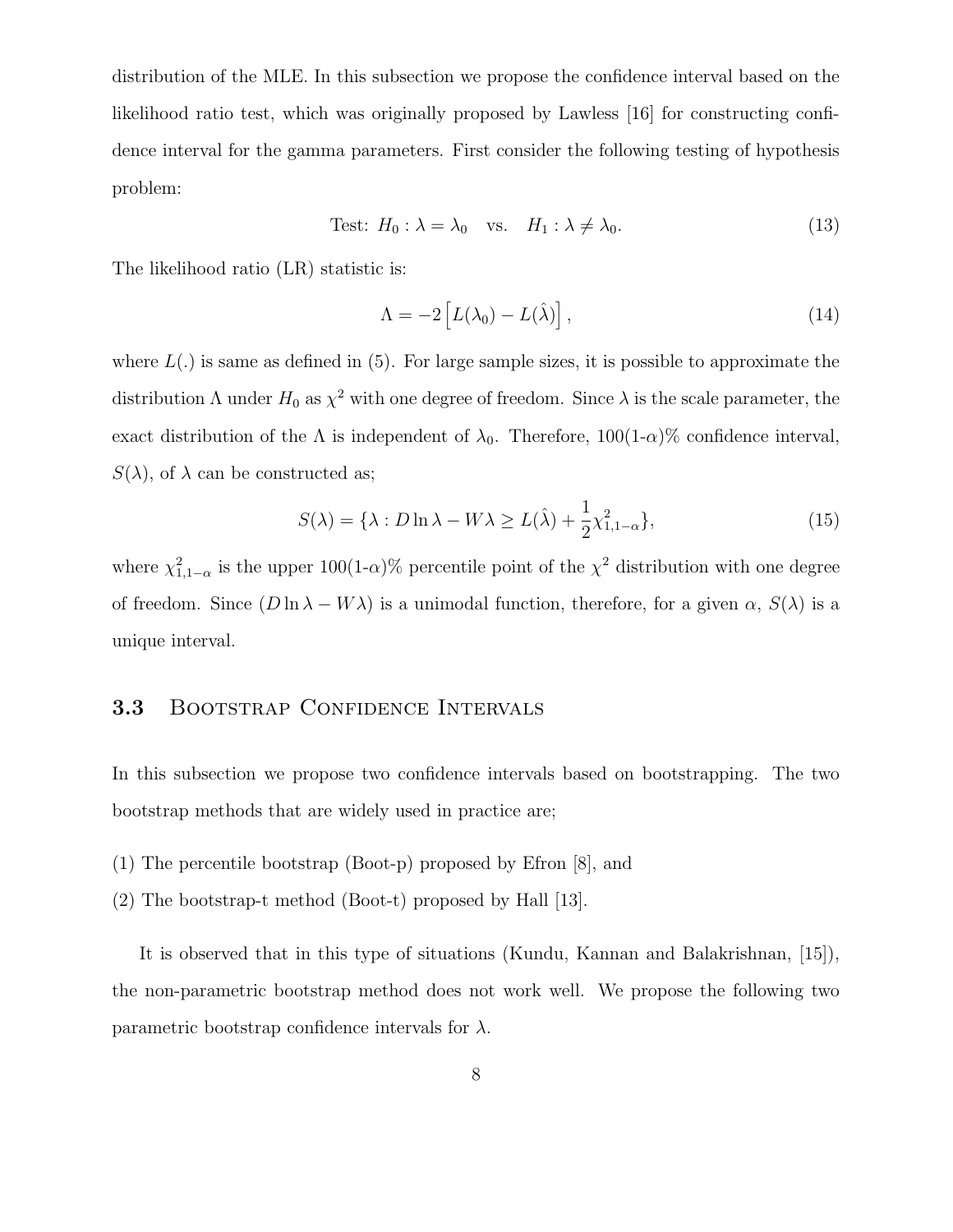Boot-p Method:

- [1] Estimate  $\lambda$ , say  $\hat{\lambda}$ , from the sample using (6).
- [2] Generate a bootstrap sample  $\{X_{1:m:n}^*,\ldots,X_{D^*,m:n}^*\}$ , using  $\hat{\lambda}, R_1,\ldots,R_m$  and T. Obtain the bootstrap estimate of  $\lambda$ , say  $\hat{\lambda}^*$  using the bootstrap sample.
- [3] Repeat Step [2] NBOOT times.
- [4] Let  $\widehat{CDF}(x) = P(\hat{\lambda}^* \leq x)$ , be the cumulative distribution function of  $\hat{\lambda}^*$ . Define  $\hat{\lambda}_{\text{Boot}-p}(x) = \widehat{CDF}^{-1}(x)$  for a given x. The approximate  $100(1-\alpha)\%$  confidence interval for  $\lambda$  is given by

$$
\left(\hat{\lambda}_{\text{Boot}-p}\left(\frac{\alpha}{2}\right), \hat{\lambda}_{\text{Boot}-p}\left(1-\frac{\alpha}{2}\right)\right).
$$

BOOT-T METHOD:

- [1] Estimate  $\lambda$ , say  $\hat{\lambda}$ , from the sample using (6) as before.
- [2] Generate a bootstrap sample  $\{X_{1:m:n}^*,\ldots,X_{D^*,m:n}^*\}$ , using  $\hat{\lambda}, R_1,\ldots,R_m, T$  and obtain  $\hat{\lambda}^*$ . Also compute  $\hat{V}(\hat{\lambda}^*) = \frac{\hat{\lambda}^{*^2}}{D^*}$  for  $D^* > 0$ .
- [3] Determine the  $T^*$  statistic

$$
T^* = \frac{(\hat{\lambda}^* - \hat{\lambda})}{\sqrt{\hat{V}(\hat{\lambda}^*)}}.
$$

- [4] Repeat Step [2] [3] NBOOT times.
- [5] Let  $\widehat{CDF}(x) = P(T^* \leq x)$ , be the cumulative distribution function of  $T^*$ . For a given x, define  $\hat{\lambda}_{Bool-t}(x) = \hat{\lambda} + \sqrt{\hat{V}(\hat{\lambda}^*)} \widehat{CDF}^{-1}(x)$ . The approximate  $100(1-\alpha)\%$  confidence interval for  $\lambda$  is given by

$$
\left(\hat{\lambda}_{Boot-t}\left(\frac{\alpha}{2}\right), \hat{\lambda}_{Boot-t}\left(1-\frac{\alpha}{2}\right)\right).
$$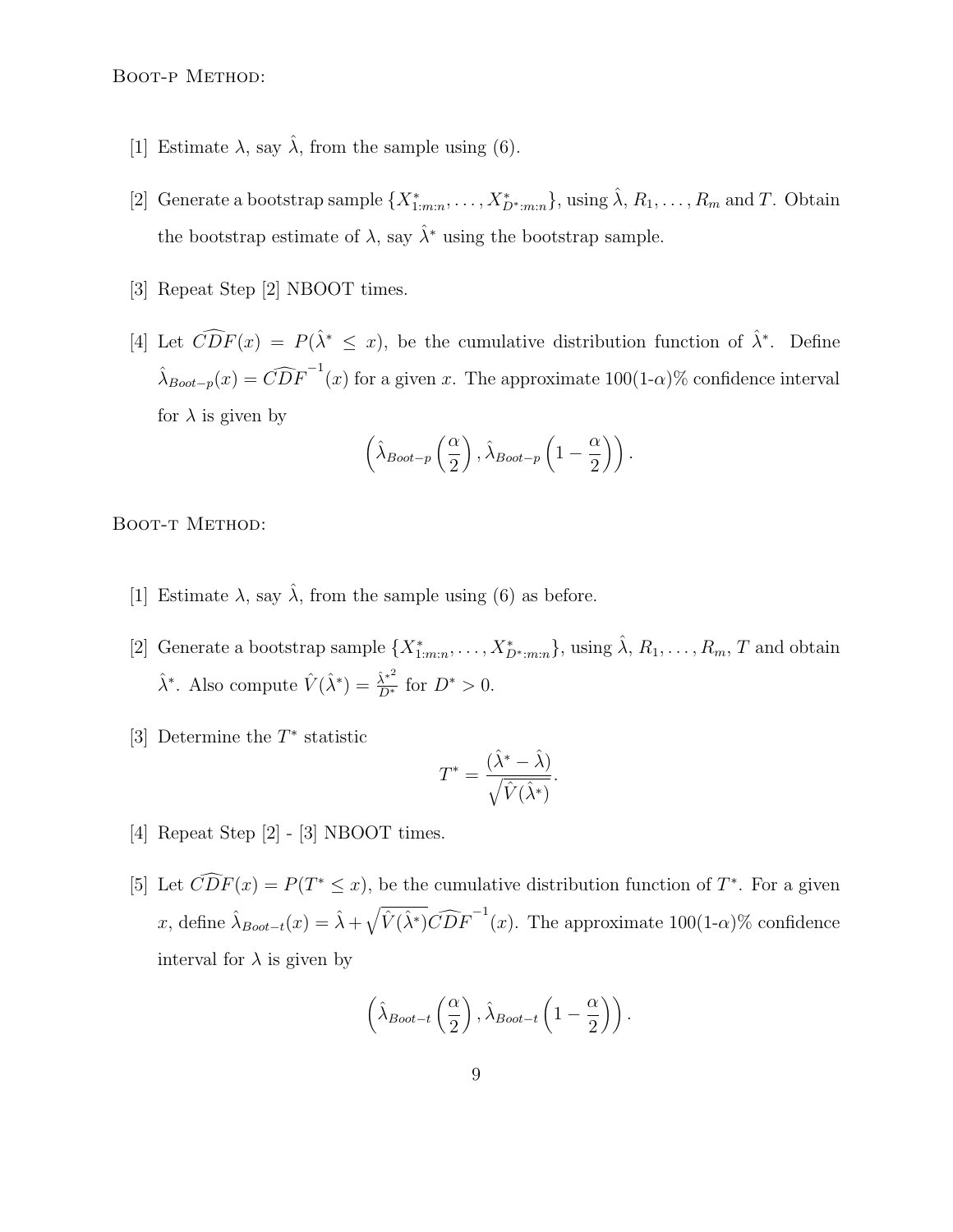# 4 Bayesian Analysis

In this section we approach the problem from the Bayesian point of view. In the context of exponential lifetimes  $\lambda$  may be reasonably modeled by the gamma priors. We assume that  $\lambda$  is distributed as  $gamma(a, b)$ , where the gamma parameters a and b are assumed to be positive. When  $a = b = 0$ , it is the non-informative prior of  $\lambda$ . The posterior density of  $\lambda$ given the data can be written as

$$
l(\lambda|data) \propto \lambda^{D+a-1} e^{-\lambda(W+b)}.\tag{16}
$$

From (16) it is clear that the posterior distribution of  $\lambda$  is also gamma $(D + a, W + b)$ . Therefore, the Bayes estimate of  $\lambda$  under squared error loss function is

$$
\hat{\lambda}_{Bayes} = \frac{D + a}{W + b}.\tag{17}
$$

Interestingly, when  $a = b = 0$ , the Bayes estimator coincides with the MLE.

The credible interval of  $\lambda$  can be obtained using the posterior distribution of  $\lambda$ . Note that a posteriori

$$
Z = 2\lambda(W + b)
$$

follows  $\chi^2$  distribution with  $2(D + a)$  degrees of freedom provided  $2(D + a)$  is a positive integer. Therefore,  $100(1-\alpha)\%$  credible interval for  $\lambda$  can be obtained as

$$
\left[\frac{\chi_{2(D+a),1-\frac{\alpha}{2}}^2}{2(W+b)}, \frac{\chi_{2(D+a),\frac{\alpha}{2}}^2}{2(W+b)}\right],
$$
\n(18)

where  $\chi^2_{2(D+a),\frac{\alpha}{2}}$  and  $\chi^2_{2(D+a),1-\frac{\alpha}{2}}$  denote the lower and upper  $\frac{\alpha}{2}$ -th percentile points of a  $\chi^2$ distribution with  $2(D + a)$  degrees of freedom. Note that if  $2(D + a)$  is not an integer then gamma distribution can be used to construct the credible interval. If no prior information is available, then non-informative priors can be used to compute the credible interval for  $\lambda$ . Alternatively, using the suggestion of Congdon  $[6]$ , very small positive values of a and b can be used to construct the Bayes estimate and the corresponding credible interval.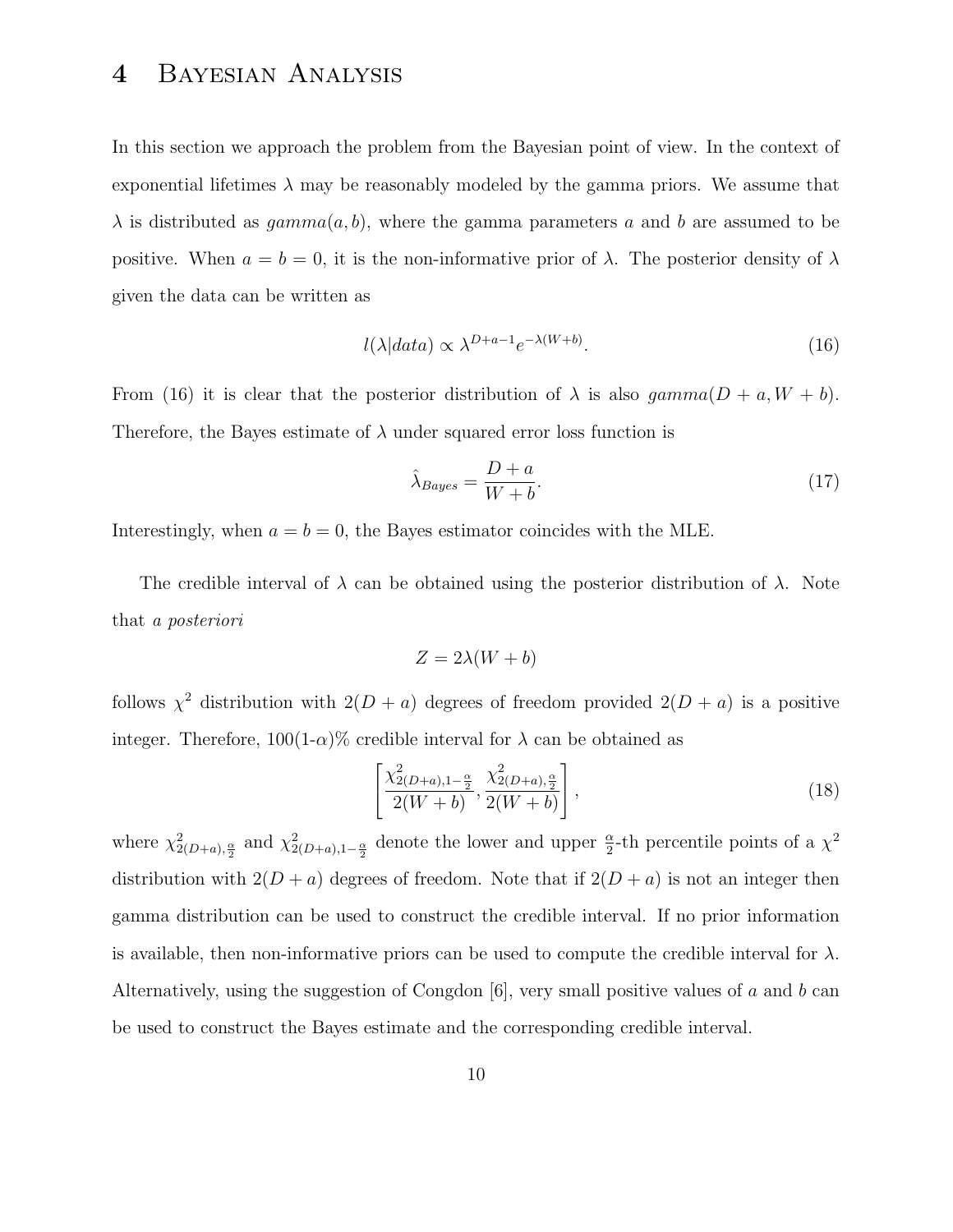# 5 Numerical Results and Discussions

Since the performance of the different methods can not compared theoretically, we use Monte Carlo simulations to compare different methods for different parameter values and for different sampling schemes. The term *different sampling schemes* means for different sets of  $R_i$ 's and for different T values. All the computations are performed using Pentium IV processor and using the random number generation algorithm RAN2 of Press et al. [18]. All the programs are written in FORTRAN and they can be obtained from the authors on request.

Before progressing further, first we describe how we generate Type-II progressively hybrid censored data for a given set n,  $m, R_1, \ldots, R_m$  and T. We use the following transformation suggested in Balakrishnan and Aggarwala [1].

$$
Z_1 = nX_{1:m:n}
$$
  
\n
$$
Z_2 = (n - R_1 - 1)(X_{2:m:n} - X_{1:m:n})
$$
  
\n
$$
\vdots
$$
  
\n
$$
Z_m = (n - R_1 - ... - R_{m-1} - m + 1)(X_{m:m:n} - X_{m-1:m:n}).
$$
\n(19)

It is known that if  $X_i$ 's are i.i.d  $exp(\lambda)$ , then the spacings  $Z_i$ 's are also i.i.d  $exp(\lambda)$  random variables. From (19) it follows that

$$
X_{1:m:n} = \frac{1}{n} Z_1
$$
  
\n
$$
X_{2:m:n} = \frac{1}{n - R_1 - 1} Z_2 + \frac{1}{n} Z_1
$$
  
\n
$$
\vdots
$$
  
\n
$$
X_{m:m:n} = \frac{1}{n - R_1 - \ldots - R_{m-1} - m + 1} Z_m + \ldots + \frac{1}{n} Z_1.
$$
\n(20)

Using (20), Type-II progressively hybrid censored data can be easily generated as follows. For a given n, m,  $R_1, \ldots, R_m$ , we generate  $X_{1:m:n}, \ldots, X_{m:m:n}$  using (20). If  $X_{m:m:n} < T$ , then we have Case I and the corresponding sample is  $\{(X_{1:m:n}, R_1), \ldots, (X_{m:m:n}, R_m)\}\$ . If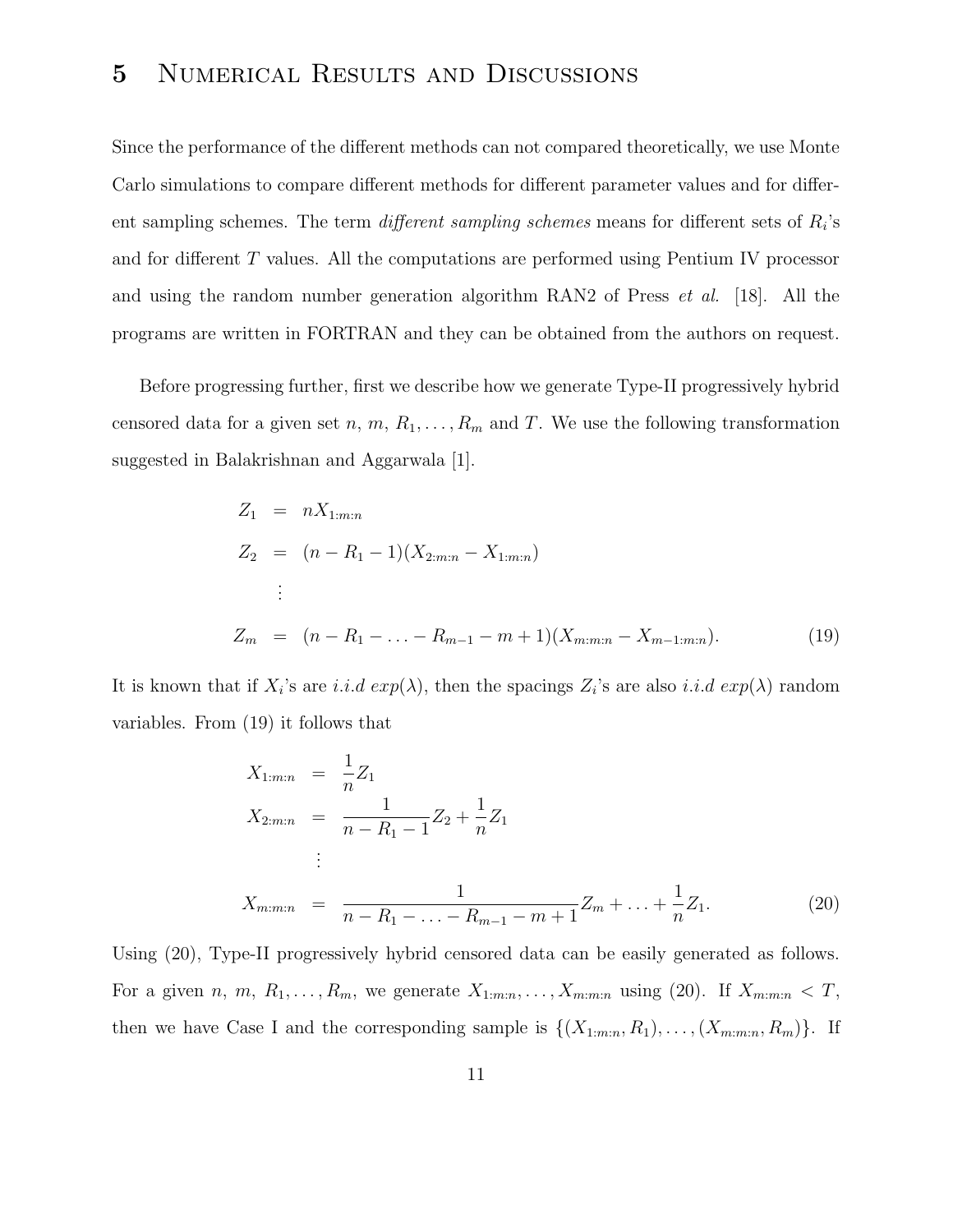$X_{m:m:n} > T$ , then we have Case II and we find J, such that  $X_{J:m:n} < T < X_{J+1:m:n}$ . The corresponding Type-II hybrid censored sample is  $\{(X_{1:m:n}, R_1), \ldots, (X_{J:m:n}, R_J)\}\$  and  $R_J^*$ , where  $R_J^*$  is same as defined before.

We consider different  $n, m$  and T. We have used three different sampling schemes, namely: Scheme 1:  $R_1 = \ldots = R_{m-1} = 0$  and  $R_m = n - m$ . Scheme 2:  $R_1 = n - m$ and  $R_2 = \ldots = R_m = 0$ . Scheme 3:  $R_1 = \ldots = R_{m-1} = 1$  and  $R_m = n - 2m + 1$ . Without loss of generality we take  $\lambda = 1$  in each case. We compute the MLE and the 95% confidence intervals using (I) asymptotic distribution of  $\hat{\lambda}$ , (II) Boot-p method, (III) Boot-t method, (IV) asymptotic distribution of  $\ln \lambda$ , (V) likelihood ratio method, when  $D > 0$ . For comparison purposes we also compute the 95% Bayes credible intervals using the noninformative priors, namely  $a_1 = a_2 = b_1 = b_2 = 0$ . We replicate the process 1000 times in each case and report the average biases, mean squared errors (MSEs) and the coverage probabilities. In any replication if  $D = 0$ , we have not considered that sample. The average biases of the MLEs and the corresponding MSEs are reported in Table 1. The average confidence/ credible lengths and the corresponding coverage percentages are reported in the Tables 2-7.

From Table 1, the following observations are made. For fixed  $n$  as  $m$  increases the biases and the MSEs decrease for all cases as expected. For fixed  $m$  as n increases although MSEs decrease but the biases increase. The later phenomenon is quite counter intuitive. It is also observed that the MLEs for schemes 1 and 3 behave quite similarly in terms of biases and MSEs unless both n and m are small or T is small. The MLEs for scheme 2 have smaller biases than the corresponding MLEs for the other two schemes unless  $T$  is very small, although the MSEs are always larger.

Now we compare different confidence/ credible intervals in terms of their average lengths and coverage probabilities. In general it is observed that most of the methods work well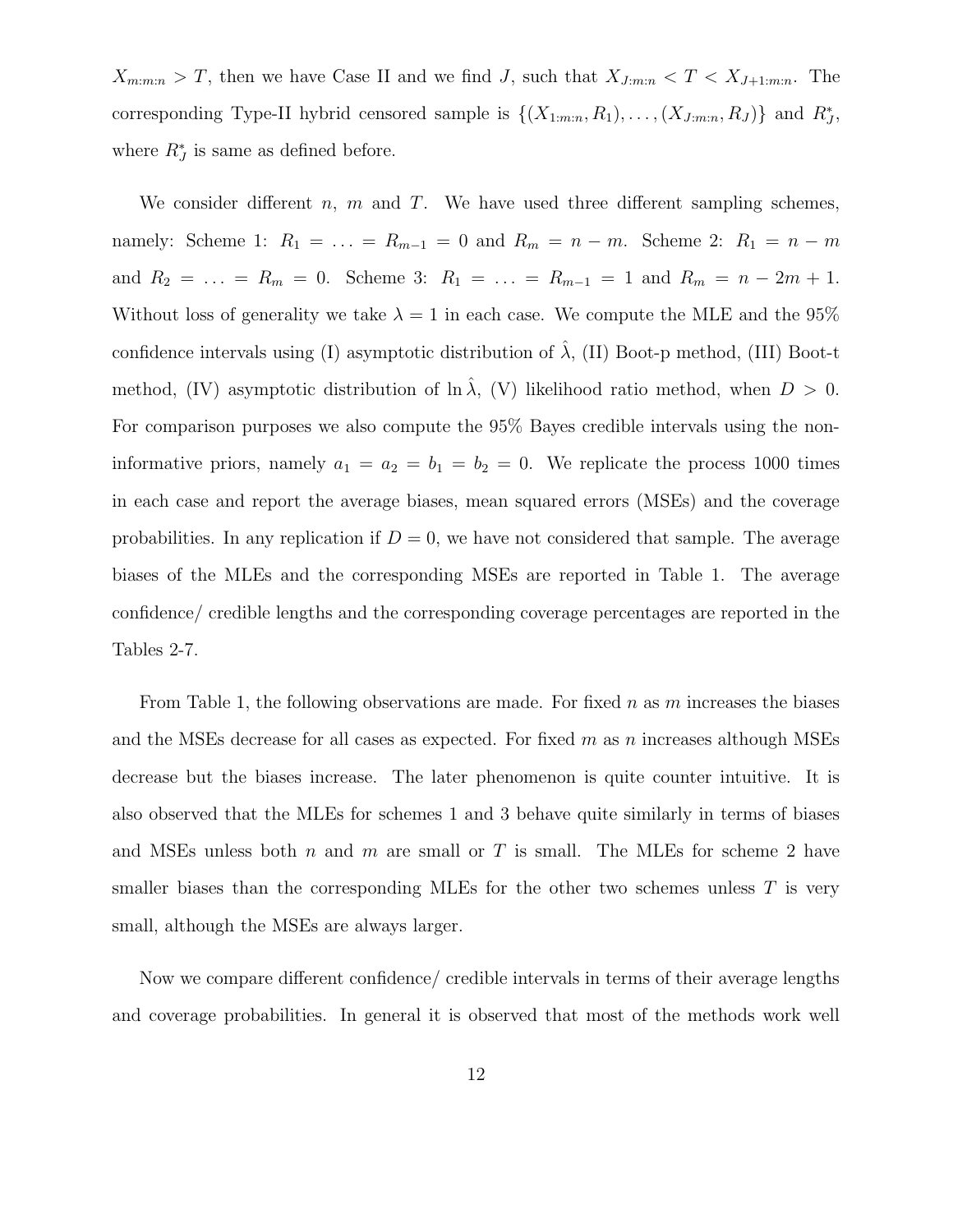unless  $T$  is very small or  $n$  and  $m$  are very small. For most of the methods it is observed that the average confidence/ credible lengths decrease as n increases for fixed  $m$  or the other way. For most of the methods, scheme 1 and scheme 3 behave very similarly although the confidence intervals for scheme 1 are usually slightly shorter than scheme 3. The confidence intervals for scheme 2 are usually larger than the other two.

It is observed that the confidence intervals based on MLEs work quite well unless  $T$ ,  $m$ and  $n$  are very small. In that case it can not maintain the nominal level at least for schemes 1 and 3. Interestingly, even when  $m$ ,  $n$  and  $T$  are small it works quite well for scheme 2 in terms of the coverage probability although the confidence lengths are significantly larger. In general Boot-p confidence intervals do not work that well. It can not maintain the nominal level even when  $T$  is large. In fact, the average confidence length are usually larger than the asymptotic confidence lengths unless n and m are very small. Boot-t confidence intervals work definitely better than the Boot-p confidence intervals both in terms of coverage percentages and confidence lengths except scheme 2. The average confidence lengths for Boot-t confidence intervals are slightly smaller than the asymptotic confidence intervals at least for small sample sizes, but the coverage probabilities are also slightly lower than the nominal level in general. The confidence intervals based on the asymptotic distribution of  $\ln \lambda$  also work quite well for all sample sizes and for all the schemes. In most of the cases the coverage probabilities are quite close to the nominal level, although the average confidence lengths are significantly larger than the asymptotic confidence intervals based on MLEs or Boot-t confidence intervals. The confidence intervals based on the likelihood ratio works very well even for small  $n$ ,  $m$  and  $T$  and also for all the schemes. It can maintain the coverage percentages to the nominal level in most of the cases. The average confidence lengths are larger than the asymptotic confidence intervals based on MLEs or Boot-t confidence intervals but smaller than the confidence intervals based on the asymptotic distribution of  $\ln \lambda$ . The Bayes credible intervals with respect to the non-informative priors works also work very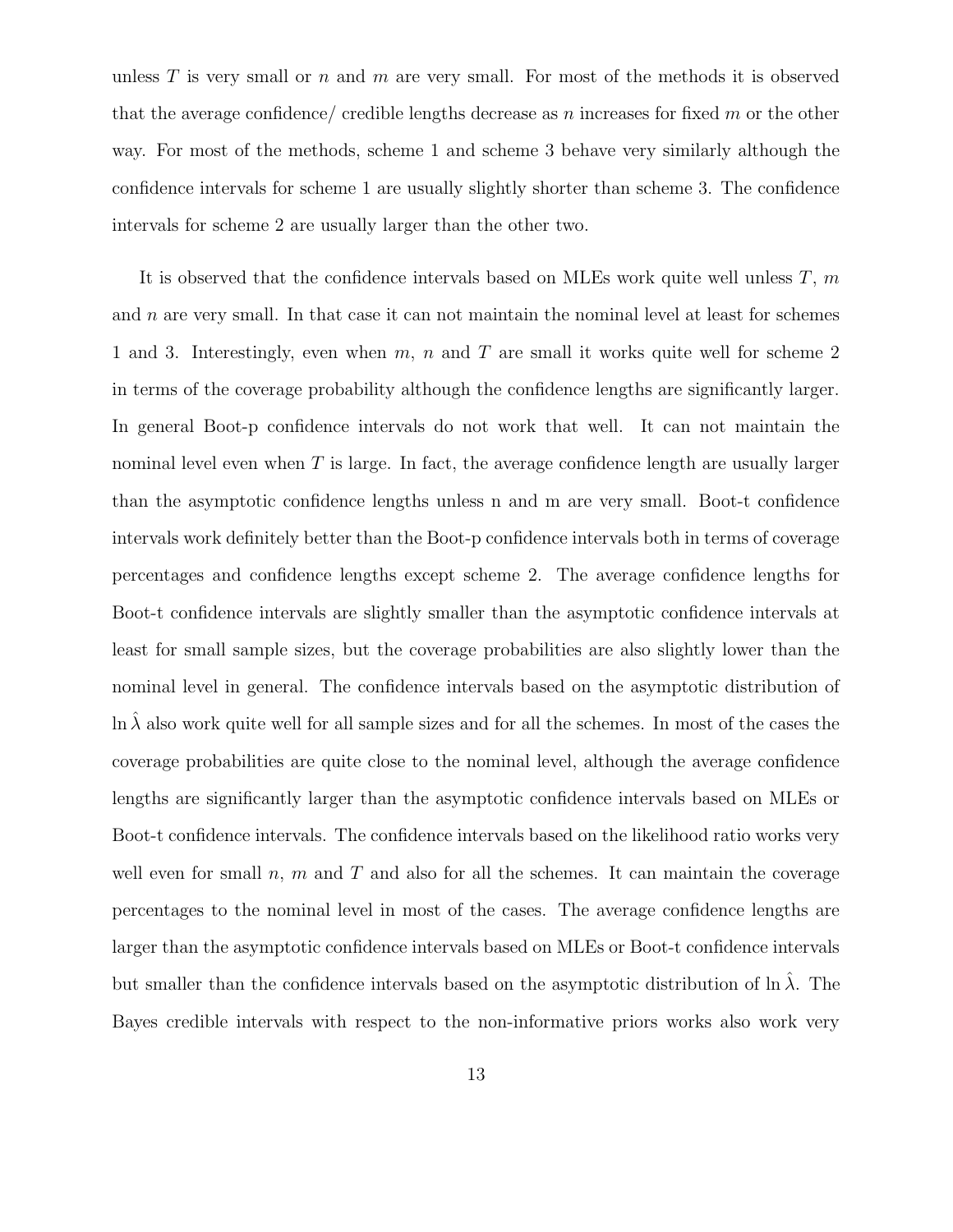well. It can maintain the coverage probabilities in most of the cases considered. The average credible lengths are also slightly smaller than the likelihood ratio based confidence intervals. Comparing all the methods, we suggest that likelihood ratio based confidence intervals or Bayes credible intervals can be used for practical purposes.

We compare different sampling schemes with respect to their information measures. Other than sampling schemes 1, 2 and 3 we also consider the following schemes:

Scheme 4:  $R_1 = \ldots = R_{m-1} = 2$  and  $R_m = n - 3m + 2$ . Scheme 5:  $R_1 = \ldots = R_{m-1} = 3$  and  $R_m = n - 4m + 3$ . Scheme 6:  $R_1 = \ldots = R_{m-1} = 4$  and  $R_m = n - 5m + 4$ . Scheme 7:  $R_1 = \ldots = R_{m-1} = 5$  and  $R_m = n - 6m + 5$ . Scheme 8:  $R_1 = \ldots = R_{m-1} = 6$  and  $R_m = n - 7m + 6$ .

We already observed that the Fisher Information of  $\lambda$  in (8) where  $E(D)$  can be calculated using (9). Since it is not very easy to compute (9), we use Monte Carlo simulation techniques to compute the value of  $E(D)$  for different sampling schemes and for different T values. We have generated  $X_{i:m:n}$  using the transformation (20) and compute the  $P(X_{i:m:n} < T)$  based on 1000 replications. The results are reported in the Table 8. Interestingly it is observed that scheme 1 has uniformly maximum information of  $\lambda$  and scheme 2 has the lowest one. The other sampling schemes have the information in between these two. Moreover, from Table 8, we also obtain the average duration of the experiments and the probability of termination due to case 1. It is observed, although not very surprising, that the average duration of the experiment is smallest for scheme 1 and highest for scheme 2 and the probability of termination due to case 1 is highest for scheme 1 and lowest for scheme 2. Other schemes all lie between these two extreme schemes. Therefore, for an experimenter, it might be necessary to choose a balance between the expected number of failures  $(E(D))$  and the expected duration of the experiment and appropriately choose the scheme. For example, let  $c_1$  be the cost incurred due to a failed unit and  $c_2$  be the cost incurred due to unit time of the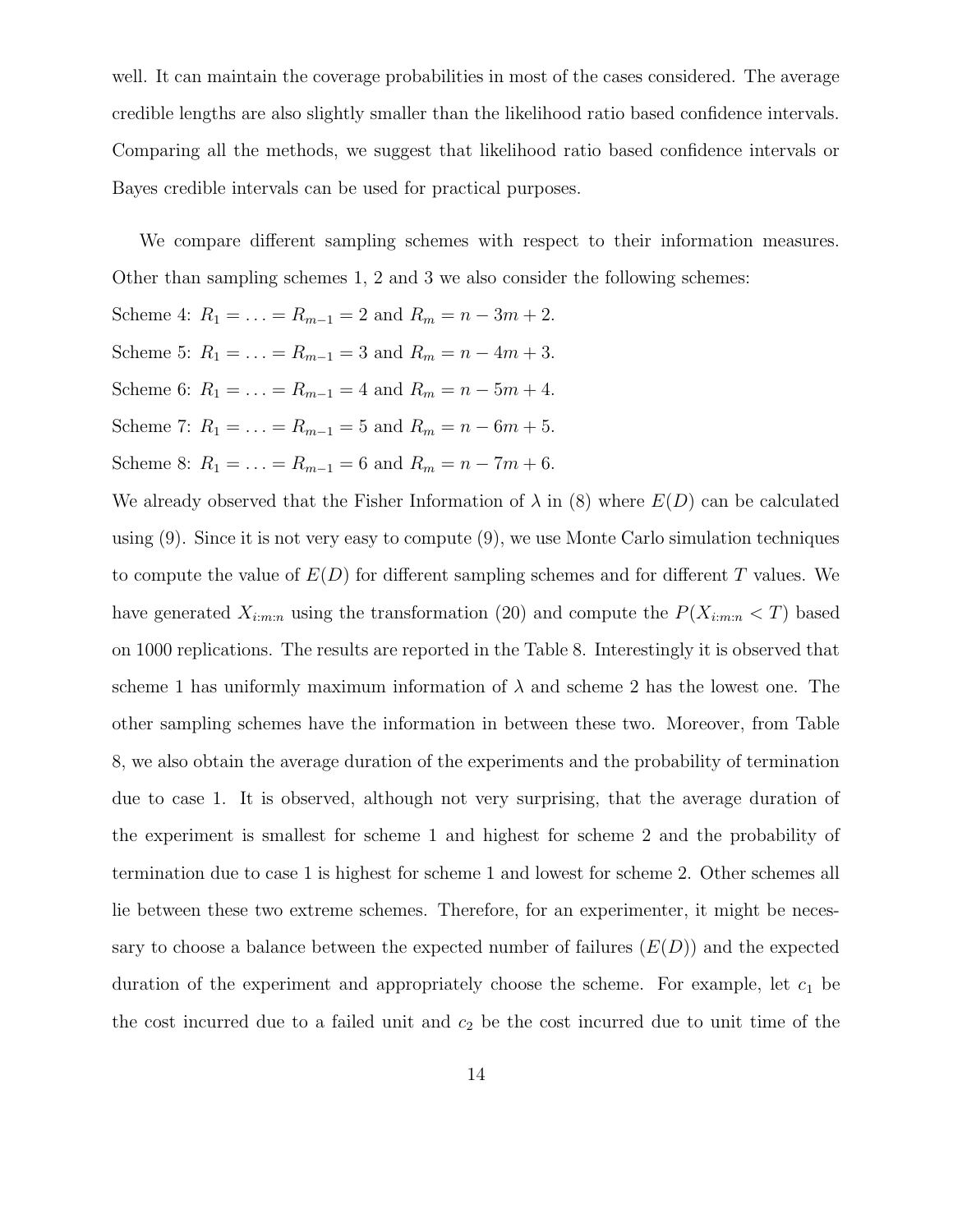experiment. Then the average cost of an experiment for a particular scheme is  $c_1N + c_2S$ , where  $N$  denotes the expected number of failures and  $S$  denotes the expected duration of the experiment for that particular scheme. The experimenter might be interested in choosing that particular scheme which minimizes the expected cost  $c_1N + c_2S$ . For that purpose, the Table 8 will be useful. Note that although we have reported the result for  $\lambda = 1$ , but since it is the scale parameter, it can be used for other  $\lambda$ 's also, with the appropriate changes in T.

# 6 Data Analysis

In this section we consider one real-life data analysis from Lawless [16]. It consists of failure or censoring times for 36 appliances subjected to an automatic life test. The data are given below, consisting of only the failure times. From the given data we created two different artificial Type II progressively hybrid censored data.

Data set:- 11, 35, 49, 170, 329, 381, 708, 958, 1062, 1167, 1594, 1925, 1990, 2223, 2327, 2400, 2451, 2471, 2551, 2565, 2568, 2694, 2702, 2761, 2831, 3034, 3059, 3112, 3214, 3478, 3504, 4329, 6367, 6976, 7846, 13403.

EXAMPLE 1: In this case  $n = 36$  and we take  $m = 10$ ,  $T = 2600$ ,  $R_1 = R_2 = \ldots = R_9 = 2$ ,  $R_{10} = 8$ . Thus the Type II progressively hybrid censored sample is : 11, 35, 49, 170, 329, 958, 1925, 2223, 2400, 2568. From the above sample data, we obtain  $D = m = 10$  and

$$
W = \sum_{i=1}^{10} (1 + R_i)x_{i:m:n} = 47412,
$$

which yields

$$
\hat{\lambda} = \frac{10}{47412} = 2.10917 \times 10^{-4}.
$$

Using the properties of the Fisher Information Matrix, we obtain  $var(\hat{\lambda}) \approx \frac{\hat{\lambda}^2}{D}$  $\frac{\lambda^2}{D}$  and hence 95% asymptotic confidence interval for  $\lambda$  based on  $\hat{\lambda}$ , ln $\hat{\lambda}$  and confidence interval based on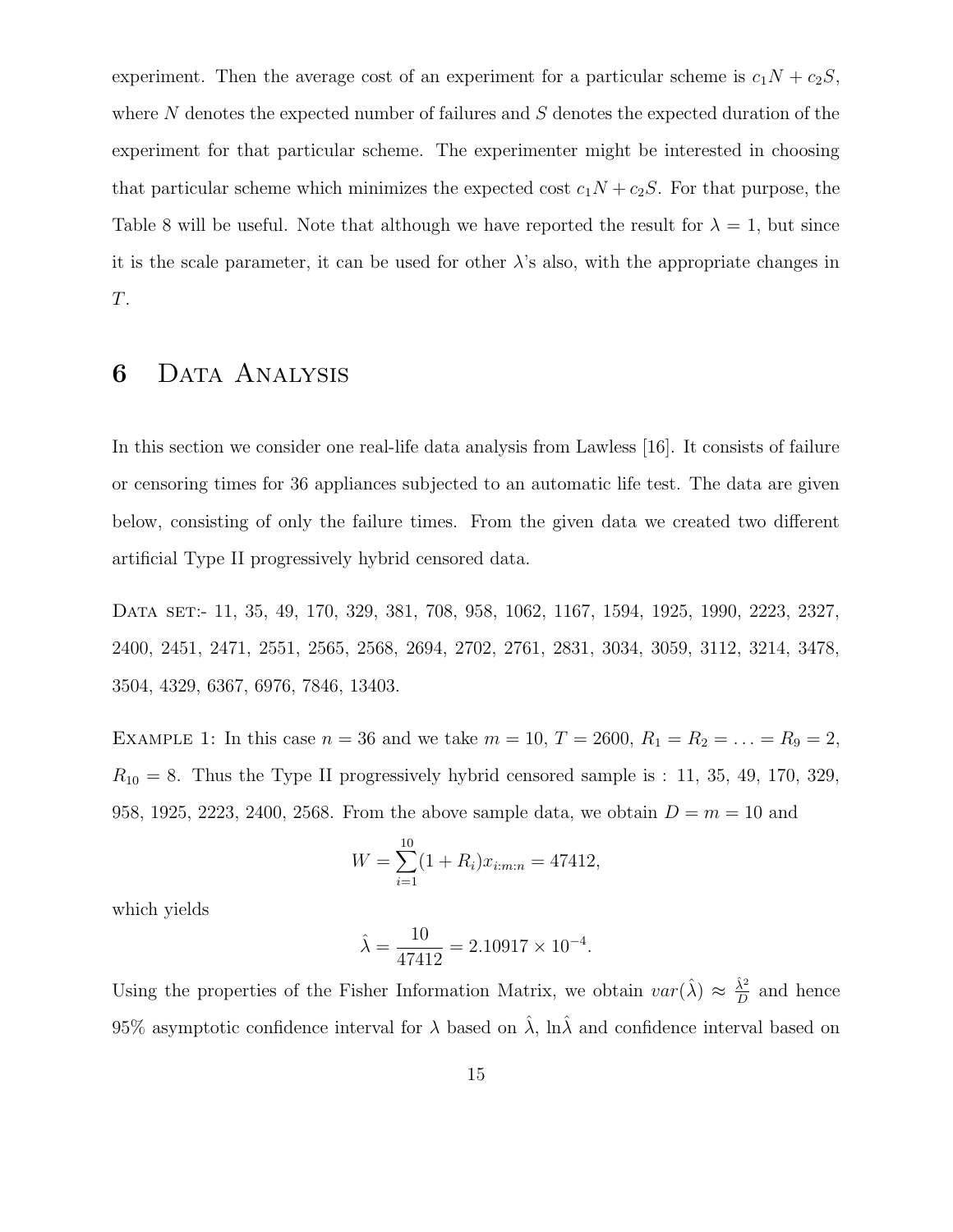likelihood ratio test are

$$
(0.80189 \times 10^{-4}, 3.41645 \times 10^{-4}),
$$
  
 $(1.13484 \times 10^{-4}, 3.92004 \times 10^{-4}),$   
 $(1.05731 \times 10^{-4}, 3.66227 \times 10^{-4})$ 

respectively.

The corresponding Boot-t, Boot-p confidence intervals are

$$
(0.53967 \times 10^{-4}, 3.21717 \times 10^{-4}), (1.17794 \times 10^{-4}, 3.97859 \times 10^{-4})
$$

respectively and the 95% Bayes credible interval becomes;

$$
\left[\frac{\chi_{20,0.975}^2}{2 \times 47412}, \frac{\chi_{20,0.025}^2}{2 \times 47412}\right] = (1.01143 \times 10^{-4}, 3.60347 \times 10^{-4}).
$$

EXAMPLE 2: Now consider  $m = 10$  and  $T = 2000$  and  $R_i$ 's are same as before. In this case the progressively hybrid censored sample obtained as : 11, 35, 49, 170, 329, 958, 1925. From the above sample data, we obtain the following: $D = J = 7$ , also

$$
W = \sum_{i=1}^{7} (1 + R_i) x_{i:m:n} = 10431,
$$

which yields

$$
\hat{\lambda} = \frac{7}{10431 + 15 \times 2000} = 1.73134 \times 10^{-4}.
$$

Therefore, 95% asymptotic confidence interval based on  $\hat{\lambda}$ ,  $\ln \hat{\lambda}$ , confidence interval based on likelihood ratio test, Boot-t and Boot-p methods for  $\lambda$  are

$$
(0.44875 \times 10^{-4}, \qquad 3.01393 \times 10^{-4}),
$$
  
\n
$$
(0.82538 \times 10^{-4}, \qquad 3.63173 \times 10^{-4}),
$$
  
\n
$$
(0.74782 \times 10^{-4}, \qquad 3.33374 \times 10^{-4}),
$$
  
\n
$$
(-0.11094 \times 10^{-4}, \qquad 2.88180 \times 10^{-4}),
$$
  
\n
$$
(0.81981 \times 10^{-4}, \qquad 3.26588 \times 10^{-4}),
$$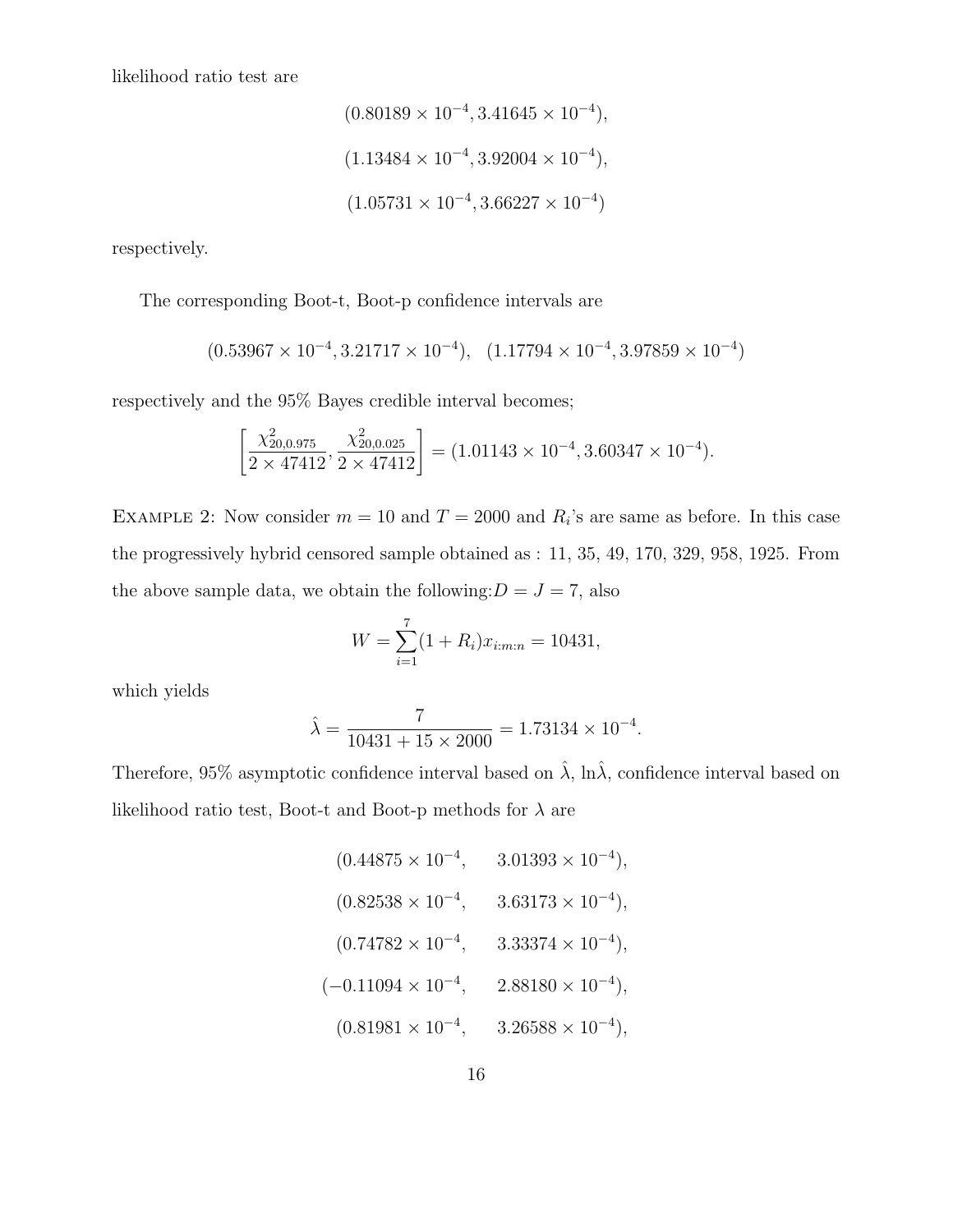respectively. The 95% Bayes credible interval becomes;

$$
\left[\frac{\chi^2_{14,0.975}}{2 \times (10431 + 30000)}, \frac{\chi^2_{14,0.025}}{2 \times (10431 + 30000)}\right] = \left[0.69608 \times 10^{-4}, 3.23007 \times 10^{-4}\right].
$$

# 7 Conclusions

In this paper we discuss a new censoring scheme namely the Type II progressively hybrid censoring scheme. Assuming that the lifetime distributions are exponentially distributed we obtain the maximum likelihood estimators of the unknown parameter and propose different confidence intervals using asymptotic distributions as well as using bootstrap methods. Bayesian estimate of the unknown parameter is also proposed and it is observed that the Bayes estimate with respect to non-informative prior works quite well in this case. Although we have assumed that the lifetime distributions are exponential but most of the methods can be extended for other distributions also, like Weibull distribution or gamma distribution. The work is in progress and it will be reported elsewhere.

#### Acknowledgments:

The authors are thankful to two referees for their very helpful comments. The authors are also very thankful to Asia-Associate editor Professor J.C. Lee for his encouragements.

### **APPENDIX**

Proof of (9): Observe that for  $1 \leq i \leq m-1$ ,

$$
P(X_{i:m:n} < T) = P(X_{i:m:n} < T, X_{i+1:m:n} < T) + P(x_{i:m:n} < T, X_{i+1:m:n} \ge T)
$$
\n
$$
= P(X_{i+1:m:n} < T) + P(D = i)
$$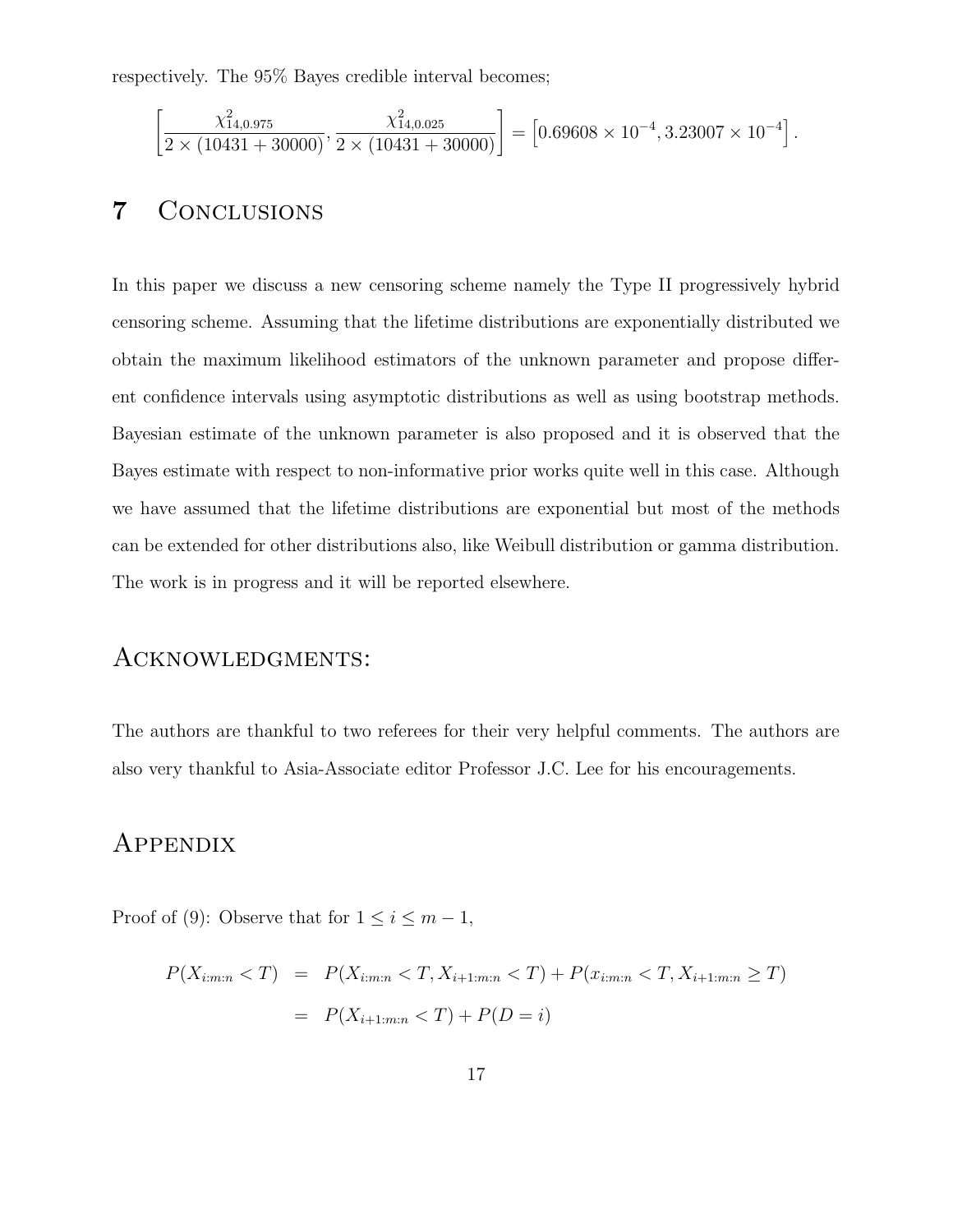$$
= P(X_{m:m:n} < T) + \sum_{k=i}^{m-1} P(D = k)
$$
\n
$$
= \sum_{k=i}^{m} P(D = k).
$$

Therefore,

$$
\sum_{i=1}^{m} P(X_{i:m:n} < T) = \sum_{i=1}^{m} \sum_{k=i}^{m} P(D=k) = \sum_{k=1}^{m} \sum_{i=1}^{k} P(D=k) = \sum_{k=1}^{m} k P(D=k) = E(D).
$$

# References

- [1] Balakrishnan, N. and Aggarwala, R. (2000), Progressive Censoring: Theory, Methods and Applications, Boston: Birkhäuser.
- [2] Chen, S.M. and Bhattacharya, G.K. (1988), "Exact confidence bounds for an exponential parameter hybrid censoring", Communications in Statistics - Theory and Methods, vol. 17, 1858 - 1870.
- [3] Childs, A., Chandrasekhar, B., Balakrishnan, N. and Kundu, D. (2003), "Exact Likelihood Inference Based on Type-I and Type-II Hybrid Censored Samples from the Exponential Distribution", Annals of the Institute of Statistical Mathematics, vol. 55, 319-330.
- [4] Cohen, A.C. (1963), "Progressively censored samples in life testing", Technometrics, vol. 5, 327 - 329.
- [5] Cohen, A.C. (1966), "Life-testing and early failure", Technometrics, vol. 8, 539 549.
- [6] Congdon, P. (2001), Bayesian Statistical Modeling, John Wiley, New York.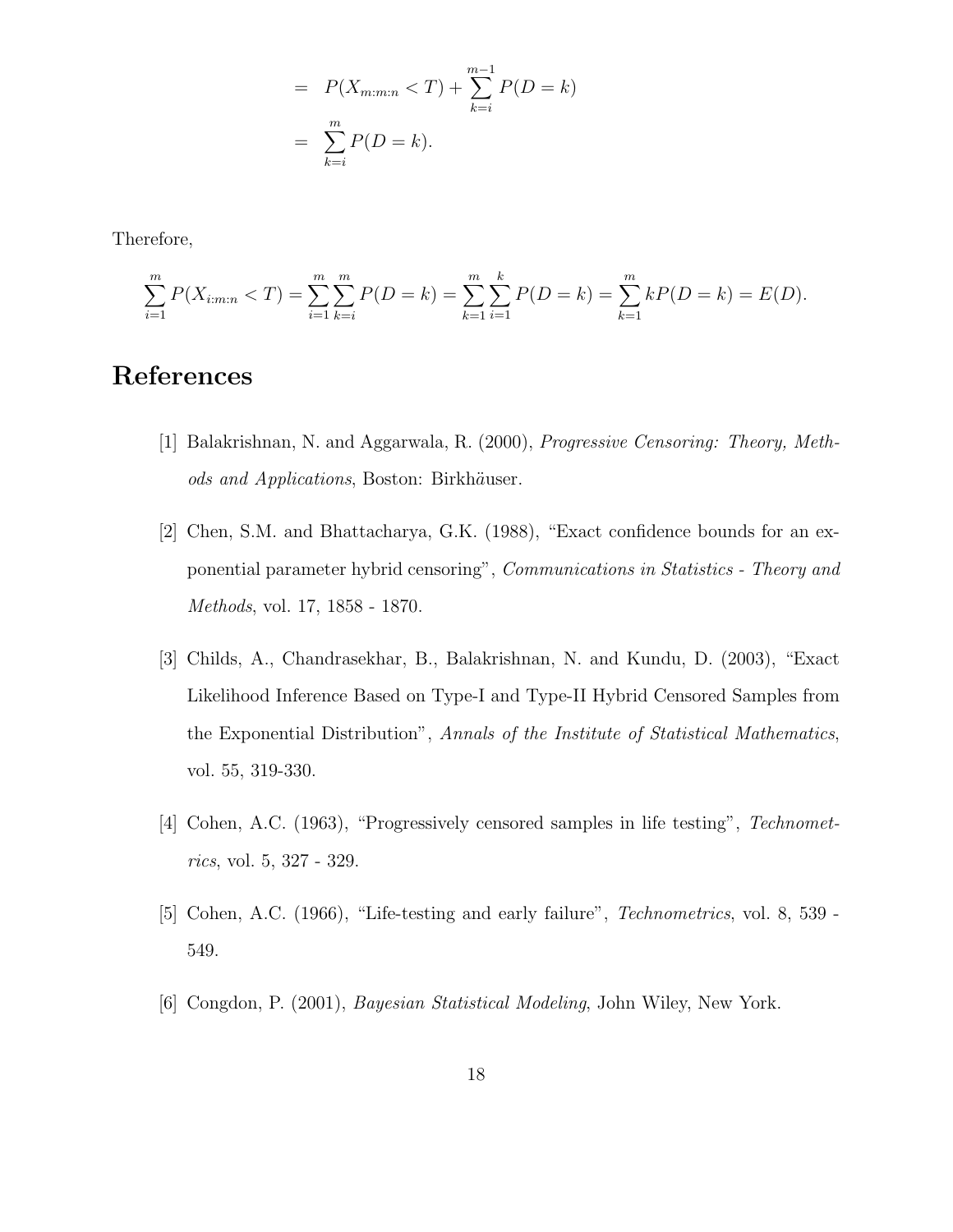- [7] Draper, N. and Guttman, T. (1987), "Bayesian analysis of hybrid life-test with exponential failure times", Annals of the Institute of Statistical Mathematics, vol. 39, 219 - 255.
- [8] Efron, B. (1982), The Jackknife, the Bootstrap and Other Re-sampling Plans, CBMS-NSF Regional Conference Series in Applied Mathematics, vol. 38, SIAM, Philadelphia, PA.
- [9] Epstein B. (1954), "Truncated life-tests in the exponential case", Annals of Mathematical Statistics, vol. 25, 555 - 564.
- [10] Epstein, B. (1960), "Estimation from life-test data", Technometrics, vol. 2, 447 454.
- [11] Fairbanks, K., Madasan, R. and Dykstra, R. (1982), "A confidence interval for an exponential parameter from hybrid life-test", Journal of the American Statistical Association, vol. 77, 137 - 140.
- [12] Gupta, R.D. and Kundu, D. (1998), "Hybrid censoring schemes with exponential failure distribution", *Communications in Statistics - Theory and Methods*, vol. 27, 3065 - 3083.
- [13] Hall, P. (1988), "Theoretical comparison of bootstrap confidence intervals", Annals of Statistics, vol. 16, 927 - 953.
- [14] Jeong, H.S., Park, J.I. and Yum, B.J. (1996), "Development of  $(r, T)$  hybrid sampling plans for exponential lifetime distributions", Journal of Applied Statistics, vol. 23, 601-607.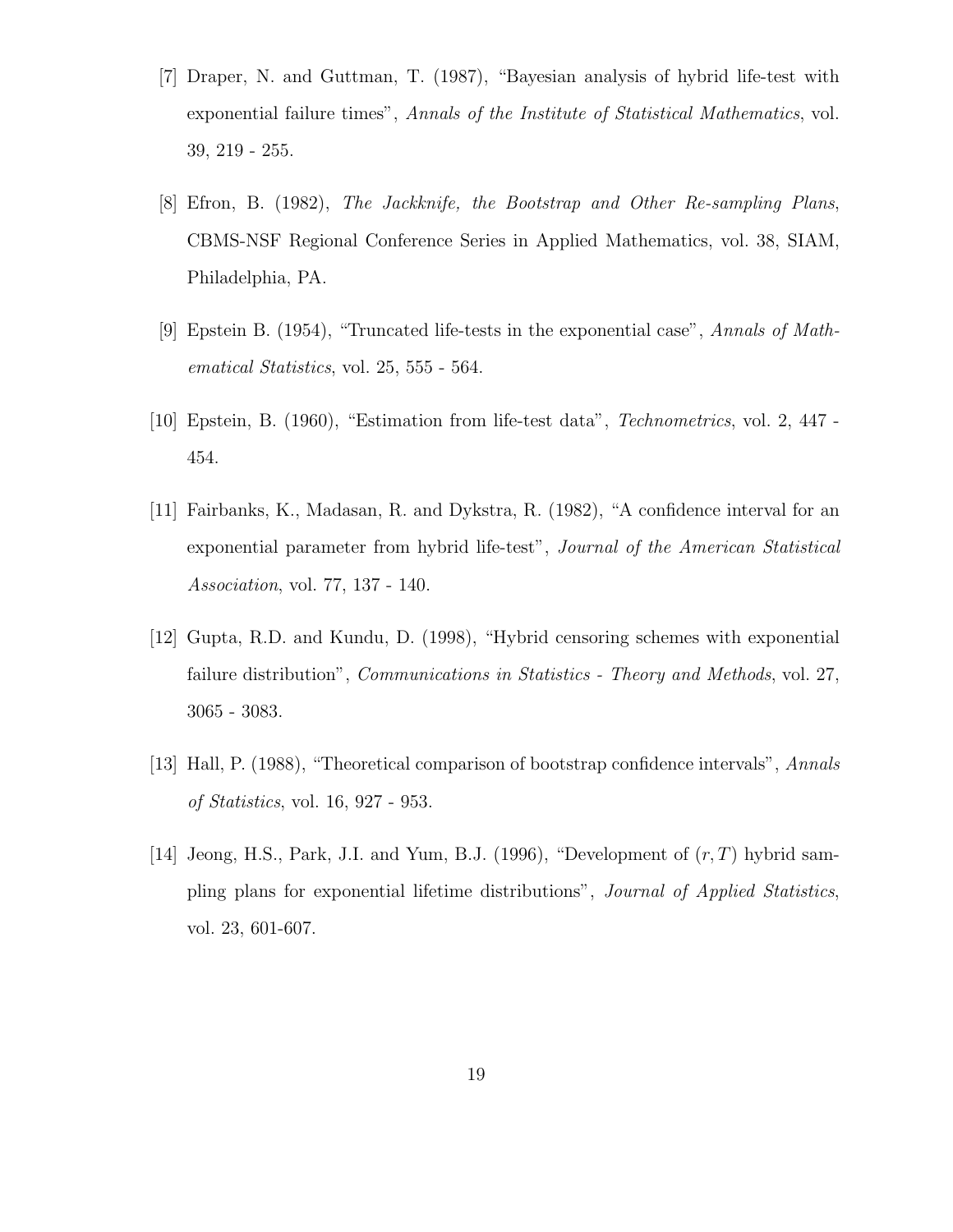- [15] Kundu, D., Kannan, N. and Balakrishnan, N. (2004), "Analysis of progressively censored competing risks data", Handbook of Statistics, vol. 23, eds., Balakrishnan, N. and Rao, C.R., Elsevier, New York.
- [16] Lawless, J.F. (1982), Statistical Models and Methods for Lifetime Data, Wiley, New York.
- [17] Meeker, W.Q. and Escobar, L.A. (1998), Statistical Methods for Reliability Data, Wiley, New York.
- [18] Press, W.H., Flannery, B.P., Teukolsky, S.A. and Vetterling, W.T. (1991), Numerical Recipes: The Art of Scientific Computing, Cambridge University Press, Cambridge, U.K.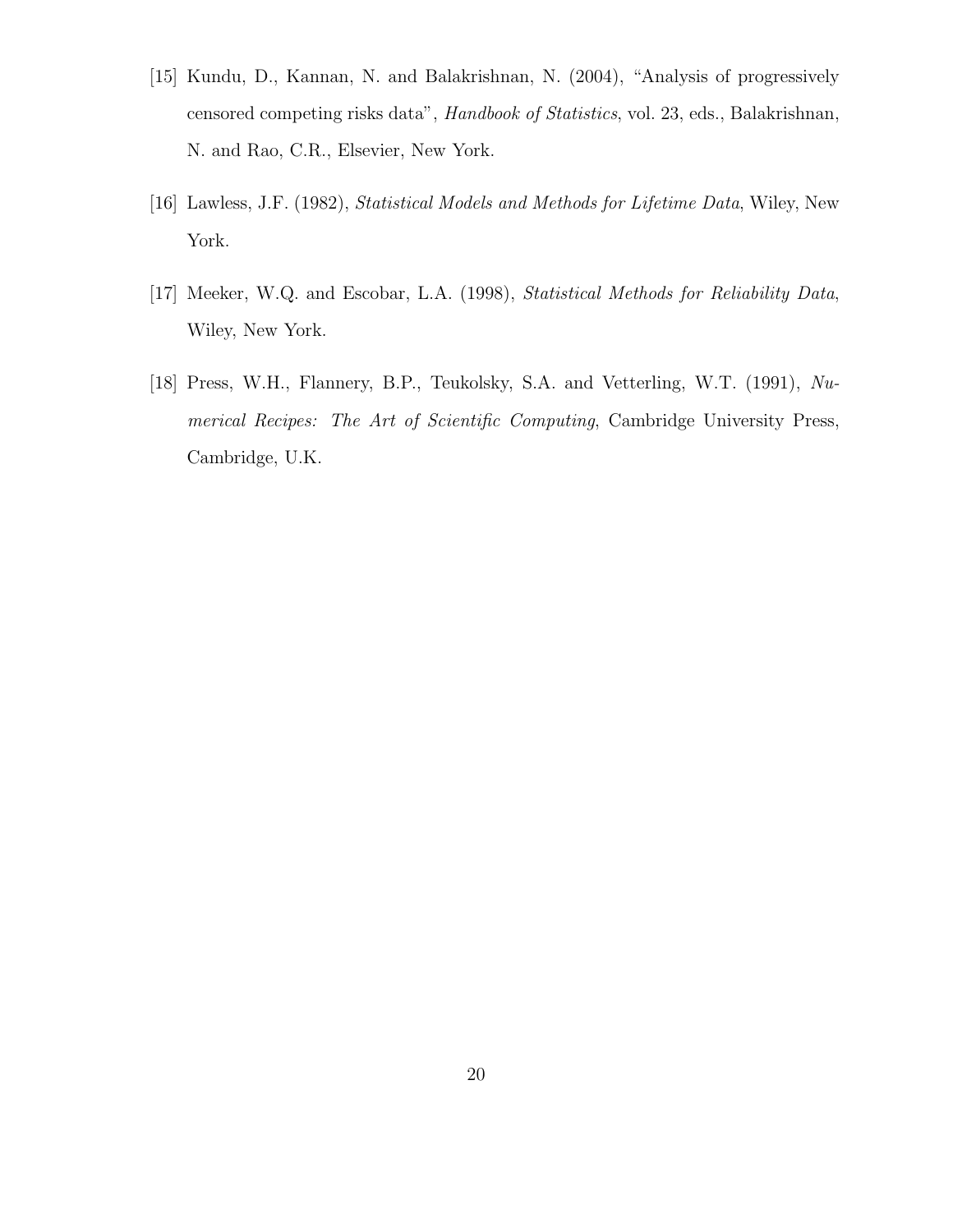Table 1: The biases and MSEs of the MLEs for different sample sizes and for different schemes are presented. Each value represents the average bias and the corresponding MSE is reported within bracket.

| (n, m)    | Scheme         | $T = 0.25$     | $T = 0.50$                     | $T = 1.00$     | $T = 2.00$                   |
|-----------|----------------|----------------|--------------------------------|----------------|------------------------------|
|           |                |                |                                |                |                              |
| (15, 5)   | $\mathbf{1}$   | 0.1824(0.8036) | $\overline{0.2851}$ $(0.7217)$ | 0.3075(0.6878) | $\overline{0.3076}$ (0.6877) |
|           | $\overline{2}$ | 0.3001(1.0138) | 0.2511(0.8443)                 | 0.2373(0.7430) | 0.2771(0.7153)               |
|           | 3              | 0.1800(0.7928) | 0.2696(0.7356)                 | 0.3057(0.6910) | 0.3076(0.6877)               |
| (25, 5)   | $\overline{1}$ | 0.2702(0.7396) | 0.3063(0.6901)                 | 0.3076(0.6877) | 0.3076(0.6877)               |
|           | $\overline{2}$ | 0.3096(0.9855) | 0.2579(0.8392)                 | 0.2369(0.7406) | 0.2773(0.7152)               |
|           | 3              | 0.2627(0.7469) | 0.3058(0.6910)                 | 0.3076(0.6877) | $0.3076$ $(0.6877)$          |
| (50,5)    | $\mathbf{1}$   | 0.3071(0.6886) | 0.3076(0.6877)                 | 0.3076(0.6877) | 0.3076(0.6877)               |
|           | $\overline{2}$ | 0.3133(0.9814) | 0.2627(0.8356)                 | 0.2413(0.7356) | 0.2778(0.7145)               |
|           | 3              | 0.3063(0.6901) | $0.3076$ $(0.6877)$            | 0.3076(0.6877) | $0.3076$ $(0.6877)$          |
| (100,5)   | $\overline{1}$ | 0.3076(0.6877) | 0.3076(0.6877)                 | 0.3076(0.6877) | 0.3076(0.6877)               |
|           | $\overline{2}$ | 0.3170(0.9780) | 0.2627(0.8322)                 | 0.2425(0.7334) | 0.2787(0.7140)               |
|           | 3              | 0.3076(0.6877) | 0.3076(0.6877)                 | 0.3076(0.6877) | $0.3076$ $(0.6877)$          |
| (25, 10)  | $\mathbf{1}$   | 0.0281(0.2152) | $\overline{0.0813}$ (0.1767)   | 0.1099(0.1558) | 0.1100(0.1557)               |
|           | $\overline{2}$ | 0.0957(0.4378) | 0.0857(0.2920)                 | 0.0788(0.1976) | 0.0931(0.1679)               |
|           | 3              | 0.0520(0.2433) | 0.0672(0.1781)                 | 0.1048(0.1604) | 0.1100(0.1557)               |
| (50, 10)  | $\mathbf{1}$   | 0.0901(0.1726) | 0.1100(0.1557)                 | 0.1100(0.1557) | 0.1100(0.1557)               |
|           | $\overline{2}$ | 0.1049(0.4230) | 0.0888(0.2862)                 | 0.0783(0.1968) | 0.0925(0.1679)               |
|           | 3              | 0.0813(0.1767) | 0.1099(0.1558)                 | 0.1100(0.1557) | 0.1100(0.1557)               |
| (100,10)  | $\mathbf{1}$   | 0.1100(0.1557) | 0.1100(0.1557)                 | 0.1100(0.1557) | 0.1100(0.1557)               |
|           | $\overline{2}$ | 0.1088(0.4171) | 0.0899(0.2845)                 | 0.0800(0.1977) | 0.0926(0.1675)               |
|           | 3              | 0.1100(0.1557) | 0.1100(0.1557)                 | 0.1100(0.1557) | 0.1100(0.1557)               |
| (50,15)   | $\mathbf{1}$   | 0.0139(0.1075) | $\overline{0.0628}$ (0.0864)   | 0.0654(0.0840) | 0.0654(0.0840)               |
|           | $\overline{2}$ | 0.0365(0.2689) | 0.0349(0.1723)                 | 0.0392(0.1188) | 0.0496(0.0928)               |
|           | 3              | 0.0133(0.1101) | 0.0558(0.0901)                 | 0.0654(0.0840) | 0.0654(0.0840)               |
| (100, 15) | $\mathbf{1}$   | 0.0643(0.0851) | 0.0654(0.0840)                 | 0.0654(0.0840) | 0.0654(0.0840)               |
|           | $\overline{2}$ | 0.0385(0.2615) | 0.0353(0.1716)                 | 0.0388(0.1184) | 0.0494(0.0927)               |
|           | 3              | 0.0628(0.0864) | 0.0654(0.0840)                 | 0.0654(0.0840) | 0.0654(0.0840)               |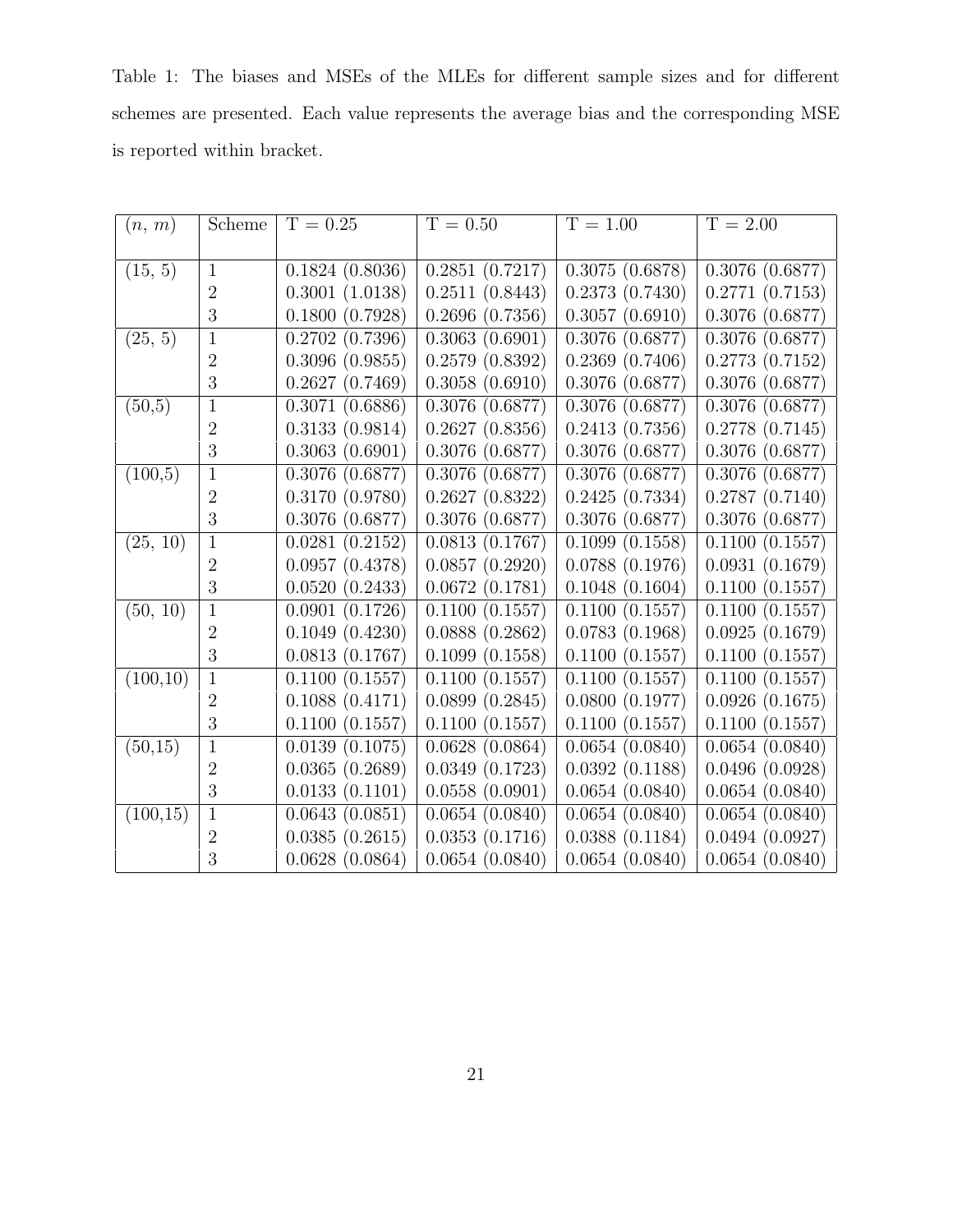Table 2: The average confidence lengths and the corresponding coverage percentages of the MLEs for different sample sizes and for different schemes are presented. Each value represents the average confidence length and the corresponding coverage percentage is reported within bracket.

| (n, m)    | Scheme         | $T = 0.25$   | $T = 0.50$                 | $T = 1.00$   | $T = 2.00$                 |
|-----------|----------------|--------------|----------------------------|--------------|----------------------------|
|           |                |              |                            |              |                            |
| (15,5)    | $\mathbf{1}$   | 2.4017(0.88) | 2.2913(0.91)               | 2.2923(0.96) | 2.2923(0.96)               |
|           | $\overline{2}$ | 3.6823(0.95) | 2.9609(0.94)               | 2.5021(0.93) | 2.3239(0.95)               |
|           | 3              | 2.5006(0.87) | 2.3065(0.95)               | 2.2917(0.96) | 2.2923(0.96)               |
| (25,5)    | $\mathbf{1}$   | 2.2931(0.95) | 2.2913(0.96)               | 2.2923(0.96) | 2.2923(0.96)               |
|           | $\overline{2}$ | 3.6512(0.95) | 2.9454(0.94)               | 2.4936(0.93) | 2.3223(0.95)               |
|           | 3              | 2.3029(0.93) | 2.2915(0.96)               | 2.2923(0.96) | 2.2923(0.96)               |
| (50,5)    | $\overline{1}$ | 2.2923(0.96) | 2.2923(0.96)               | 2.2923(0.96) | 2.2923(0.96)               |
|           | $\overline{2}$ | 3.6172(0.94) | 2.9342(0.94)               | 2.4927(0.94) | 2.3216(0.95)               |
|           | 3              | 2.2913(0.96) | 2.2923(0.96)               | 2.2923(0.96) | 2.2923(0.96)               |
| (100,5)   | $\mathbf{1}$   | 2.2923(0.96) | 2.2923(0.96)               | 2.2923(0.96) | 2.2923(0.96)               |
|           | $\overline{2}$ | 3.6039(0.94) | 2.9263(0.94)               | 2.4913(0.94) | 2.3218(0.95)               |
|           | 3              | 2.2923(0.96) | 2.2923(0.96)               | 2.2923(0.96) | 2.2923(0.96)               |
| (25,10)   | $\mathbf{1}$   | 1.6678(0.93) | 1.3934(0.93)               | 1.3759(0.96) | 1.3760(0.96)               |
|           | $\overline{2}$ | 2.4892(0.91) | 1.9690(0.91)               | 1.6157(0.93) | 1.4321(0.95)               |
|           | 3              | 1.7954(0.91) | 1.4661(0.94)               | 1.3772(0.94) | 1.3760(0.96)               |
| (50,10)   | $\mathbf{1}$   | 1.3829(0.94) | $\overline{1.3760}$ (0.96) | 1.3760(0.96) | $\overline{1.3760}$ (0.96) |
|           | $\overline{2}$ | 2.4567(0.91) | 1.9537(0.92)               | 1.6088(0.93) | 1.4302(0.95)               |
|           | 3              | 1.3934(0.93) | 1.3759(0.96)               | 1.3760(0.96) | 1.3760(0.96)               |
| (100, 10) | $\mathbf{1}$   | 1.3760(0.96) | 1.3760(0.96)               | 1.3760(0.96) | 1.3760(0.96)               |
|           | $\overline{2}$ | 2.4404(0.91) | 1.9459(0.92)               | 1.6069(0.93) | 1.4295(0.95)               |
|           | 3              | 1.3760(0.96) | 1.3760(0.96)               | 1.3760(0.96) | 1.3760(0.96)               |
| (50,15)   | $\mathbf{1}$   | 1.1865(0.94) | 1.0784(0.95)               | 1.0783(0.96) | 1.0783(0.96)               |
|           | $\overline{2}$ | 2.0074(0.91) | 1.5769(0.93)               | 1.2861(0.93) | 1.1295(0.96)               |
|           | 3              | 1.2511(0.93) | 1.0840(0.95)               | 1.0783(0.96) | 1.0783(0.96)               |
| (100, 15) | $\mathbf{1}$   | 1.0783(0.96) | $\overline{1.0783}$ (0.96) | 1.0783(0.96) | 1.0783(0.96)               |
|           | $\overline{2}$ | 1.9889(0.91) | 1.5684(0.93)               | 1.2829(0.93) | 1.1287(0.96)               |
|           | 3              | 1.0784(0.95) | 1.0783(0.96)               | 1.0783(0.96) | 1.0783(0.96)               |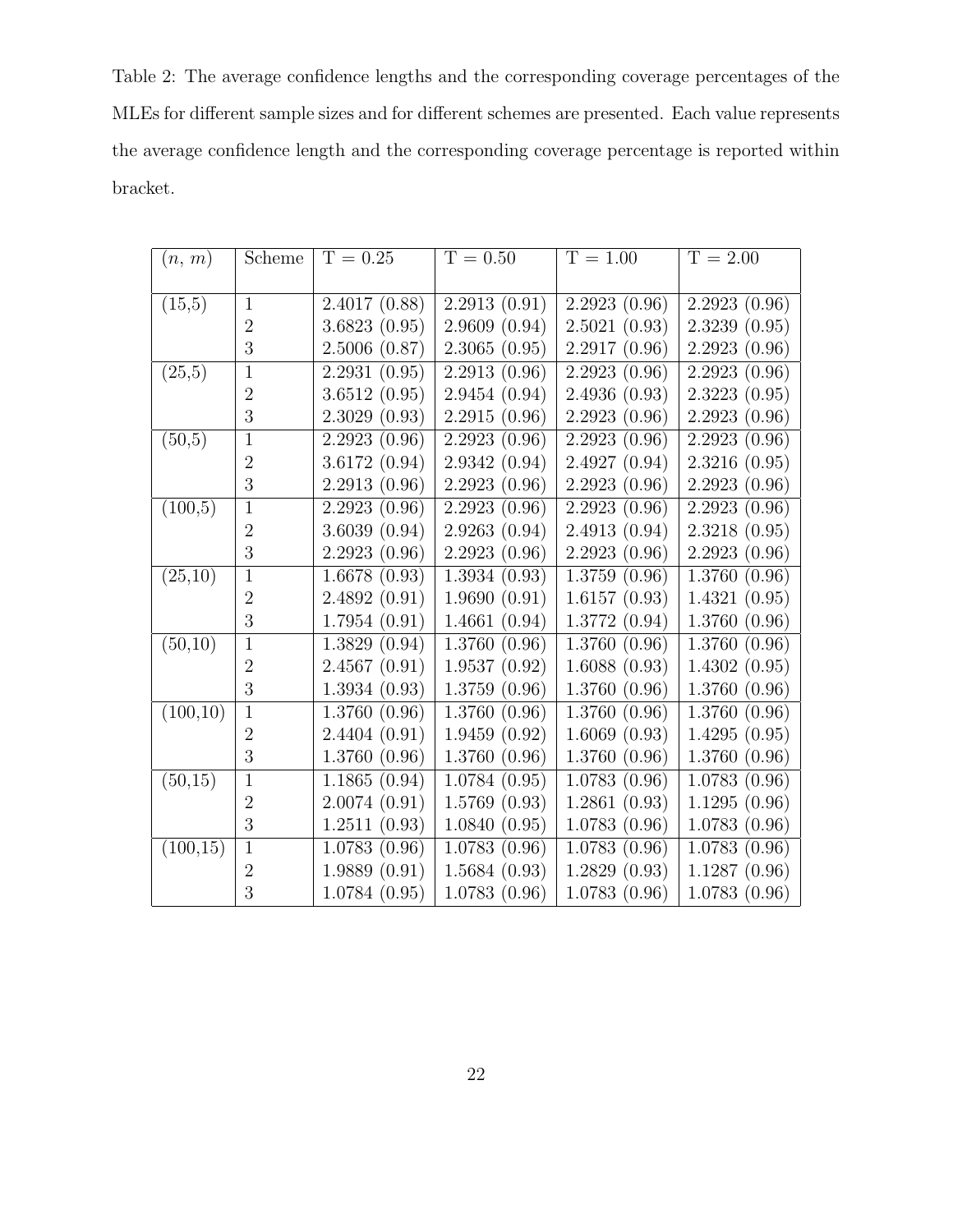Table 3: The average confidence lengths and the corresponding coverage percentages of the Boot-P confidence intervals for different sample sizes and for different schemes are presented. Each value represents the average confidence length and the corresponding coverage percentage is reported within bracket.

| (n, m)                | Scheme         | $T = 0.25$   | $T = 0.50$    | $T = 1.00$   | $T = 2.00$   |
|-----------------------|----------------|--------------|---------------|--------------|--------------|
|                       |                |              |               |              |              |
| (15,5)                | $\mathbf{1}$   | 1.9641(0.89) | 2.0567(0.90)  | 2.1639(0.91) | 2.1697(0.91) |
|                       | $\overline{2}$ | 4.0889(0.94) | 3.4471 (0.94) | 3.1507(0.91) | 3.1103(0.90) |
|                       | 3              | 3.1890(0.88) | 3.1986 (0.88) | 3.2051(0.89) | 3.1763(0.89) |
| (25,5)                | $\mathbf{1}$   | 3.1261(0.86) | 3.1031(0.90)  | 3.0749(0.90) | 3.0740(0.90) |
|                       | $\overline{2}$ | 4.0834(0.97) | 3.3615(0.94)  | 3.1144(0.92) | 3.0763(0.90) |
|                       | 3              | 3.2049(0.86) | 3.2115(0.89)  | 3.1760(0.89) | 3.1748(0.89) |
| (50,5)                | $\mathbf{1}$   | 3.0999(0.90) | 3.0746(0.90)  | 3.0740(0.90) | 3.0740(0.90) |
|                       | $\overline{2}$ | 3.9500(0.97) | 3.3697(0.96)  | 3.1466(0.93) | 3.1046(0.91) |
|                       | 3              | 3.2040(0.89) | 3.1754(0.89)  | 3.1748(0.89) | 3.1748(0.89) |
| (100,5)               | $\mathbf{1}$   | 3.0745(0.90) | 3.0740(0.90)  | 3.0740(0.90) | 3.0740(0.90) |
|                       | $\overline{2}$ | 3.9951(0.97) | 3.4406(0.95)  | 3.1795(0.93) | 3.1508(0.91) |
|                       | 3              | 3.1752(0.89) | 3.1748(0.89)  | 3.1748(0.89) | 3.1748(0.89) |
| (25,10)               | $\mathbf{1}$   | 1.7888(0.90) | 1.6776(0.89)  | 1.6206(0.92) | 1.6086(0.92) |
|                       | $\overline{2}$ | 2.5375(0.94) | 2.0910(0.94)  | 1.8125(0.93) | 1.6932(0.92) |
|                       | 3              | 1.8996(0.91) | 1.6998(0.91)  | 1.6479(0.91) | 1.6199(0.91) |
| (50,10)               | $\mathbf{1}$   | 1.6798(0.89) | 1.6154(0.92)  | 1.6086(0.92) | 1.6086(0.92) |
|                       | $\overline{2}$ | 2.5273(0.93) | 2.0906(0.92)  | 1.8029(0.92) | 1.6804(0.92) |
|                       | 3              | 1.6930(0.90) | 1.6302(0.91)  | 1.6186(0.91) | 1.6185(0.91) |
| (100,10)              | $\overline{1}$ | 1.6137(0.92) | 1.6086(0.92)  | 1.6086(0.92) | 1.6086(0.92) |
|                       | $\overline{2}$ | 2.4156(0.95) | 2.0271(0.94)  | 1.7493(0.93) | 1.6359(0.92) |
|                       | 3              | 1.6245(0.91) | 1.6185(0.91)  | 1.6185(0.91) | 1.6185(0.91) |
| (50, 15)              | $\mathbf{1}$   | 1.2982(0.91) | 1.2225(0.92)  | 1.1915(0.93) | 1.1914(0.93) |
|                       | $\overline{2}$ | 2.0038(0.93) | 1.6262(0.92)  | 1.3799(0.92) | 1.2579(0.93) |
|                       | 3              | 1.3327(0.93) | 1.2307(0.91)  | 1.1911(0.93) | 1.1895(0.93) |
| $(100,\overline{15})$ | $\mathbf{1}$   | 1.2166(0.93) | 1.1915(0.93)  | 1.1914(0.93) | 1.1914(0.93) |
|                       | $\sqrt{2}$     | 2.0522(0.94) | 1.6657(0.94)  | 1.3916(0.94) | 1.2542(0.93) |
|                       | 3              | 1.2202(0.92) | 1.1895(0.93)  | 1.1895(0.93) | 1.1895(0.93) |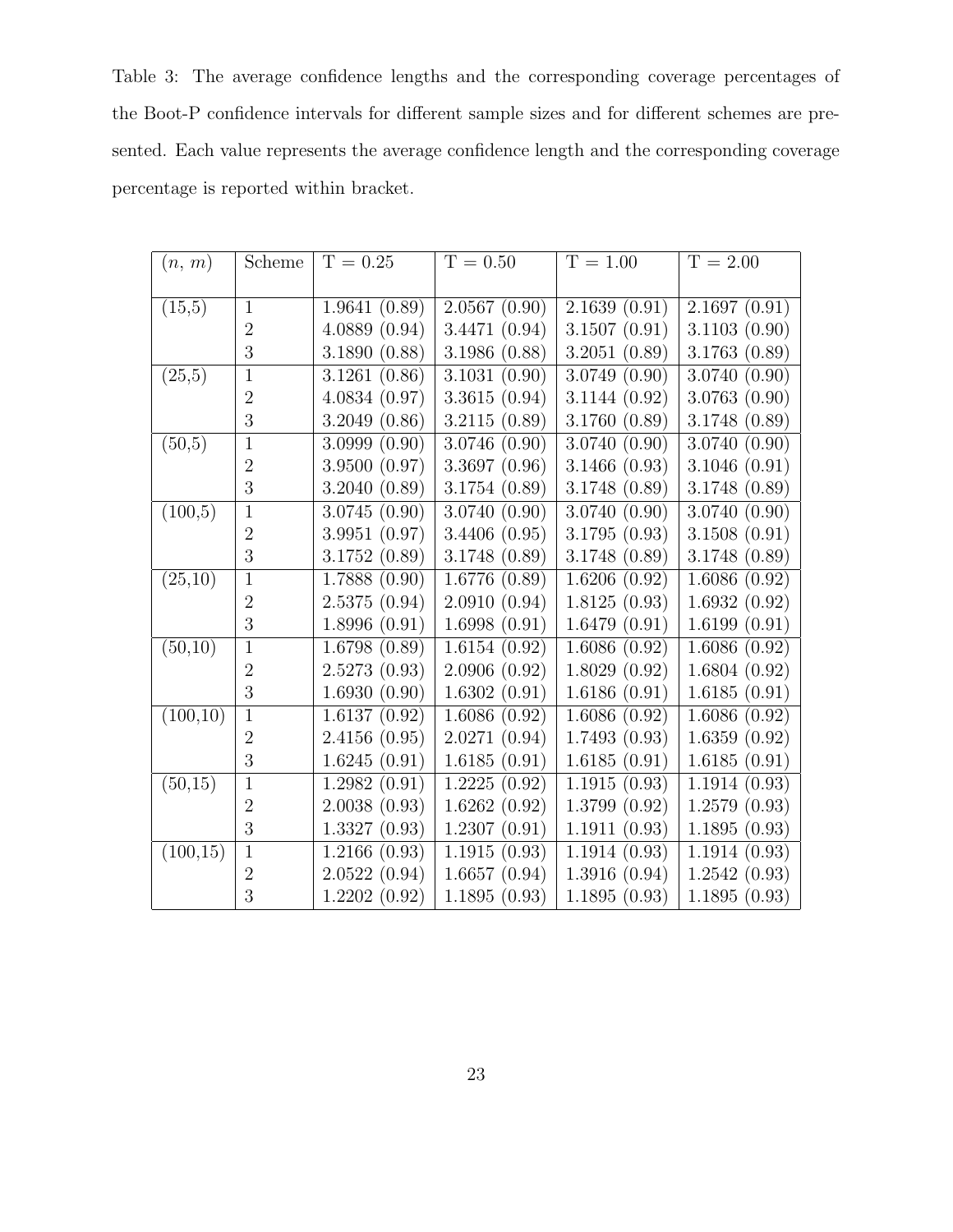Table 4: The average confidence lengths and the corresponding coverage percentages of the Boot-t confidence intervals for different sample sizes and for different schemes are presented. Each value represents the average confidence length and the corresponding coverage percentage is reported within bracket.

| (n, m)                | Scheme         | $T = 0.25$    | $T = 0.50$                 | $T = 1.00$       | $\overline{T=2.00}$ |
|-----------------------|----------------|---------------|----------------------------|------------------|---------------------|
|                       |                |               |                            |                  |                     |
| (15,5)                | $\mathbf{1}$   | 2.3844(0.87)  | 2.3987(0.87)               | 2.2207(0.91)     | 2.1709(0.91)        |
|                       | $\overline{2}$ | 3.6705(0.85)  | 3.3235(0.83)               | 2.8270(0.85)     | 2.7371(0.88)        |
|                       | 3              | 2.5863(0.87)  | 2.5484 (0.87)              | 2.3481(0.92)     | 2.2763(0.92)        |
| (25,5)                | $\mathbf{1}$   | 2.4053(0.84)  | 2.2542(0.91)               | 2.1722(0.91)     | 2.1693(0.91)        |
|                       | $\overline{2}$ | 4.0236(0.87)  | 3.3161(0.84)               | 2.7860(0.87)     | 2.4084(0.90)        |
|                       | 3              | 2.5294(0.87)  | 2.3711(0.92)               | 2.2754(0.92)     | 2.2718(0.92)        |
| (50,5)                | $\mathbf{1}$   | 2.2460(0.91)  | 2.1715(0.91)               | 2.1693(0.91)     | 2.1693(0.91)        |
|                       | $\overline{2}$ | 3.9815(0.86)  | 3.3038(0.85)               | 2.7495(0.87)     | 2.3903(0.89)        |
|                       | 3              | 2.3522(0.92)  | 2.2736 (0.92)              | 2.2718(0.92)     | 2.2718(0.92)        |
| (100,5)               | $\mathbf{1}$   | 2.1712(0.91)  | 2.1693(0.91)               | 2.1693(0.91)     | 2.1693(0.91)        |
|                       | $\overline{2}$ | 3.9598(0.88)  | 3.2870(0.85)               | 2.7571(0.88)     | 2.4100(0.89)        |
|                       | 3              | 2.2728(0.92)  | 2.2718(0.92)               | 2.2718(0.92)     | 2.2718(0.92)        |
| (25,10)               | $\mathbf{1}$   | 1.9711(0.85)  | 1.5468(0.91)               | 1.3986(0.93)     | 1.3801(0.93)        |
|                       | $\overline{2}$ | 2.9016(0.82)  | 2.3629(0.88)               | 1.8282(0.88)     | 1.5380(0.91)        |
|                       | 3              | 2.1145(0.85)  | 1.6372(0.90)               | 1.4341(0.91)     | 1.3873(0.92)        |
| (50,10)               | $\mathbf{1}$   | 1.5219(0.90)  | $\overline{1.3911} (0.93)$ | 1.3800(0.93)     | 1.3800(0.93)        |
|                       | $\overline{2}$ | 2.9276(0.82)  | 2.3171(0.87)               | 1.8030(0.88)     | 1.5254(0.91)        |
|                       | 3              | 1.5494(0.91)  | 1.4041(0.92)               | 1.3854(0.92)     | 1.3852(0.92)        |
| (100,10)              | $\mathbf{1}$   | 1.3889(0.93)  | 1.3800(0.93)               | 1.3800(0.93)     | 1.3800(0.93)        |
|                       | $\overline{2}$ | 2.8062(0.82)  | 2.2391(0.86)               | 1.7609(0.87)     | 1.4959(0.91)        |
|                       | 3              | 1.3949(0.92)  | 1.3852(0.92)               | 1.3852<br>(0.92) | 1.3852(0.92)        |
| (50, 15)              | $\mathbf{1}$   | 1.3523(0.88)  | 1.1282(0.92)               | 1.0910(0.93)     | 1.0909(0.93)        |
|                       | $\overline{2}$ | 2.4188 (0.86) | 1.8103(0.87)               | 1.4050(0.90)     | 1.1958(0.92)        |
|                       | 3              | 1.4193(0.88)  | 1.1420(0.91)               | 1.0876(0.93)     | 1.0853(0.93)        |
| $(100,\overline{15})$ | $\mathbf{1}$   | 1.1213(0.93)  | 1.0909(0.93)               | 1.0909(0.93)     | 1.0909(0.93)        |
|                       | $\sqrt{2}$     | 2.4659(0.87)  | 1.8500(0.89)               | 1.4179(0.90)     | 1.1981(0.93)        |
|                       | 3              | 1.1209(0.92)  | 1.0853(0.93)               | 1.0853(0.93)     | 1.0853(0.93)        |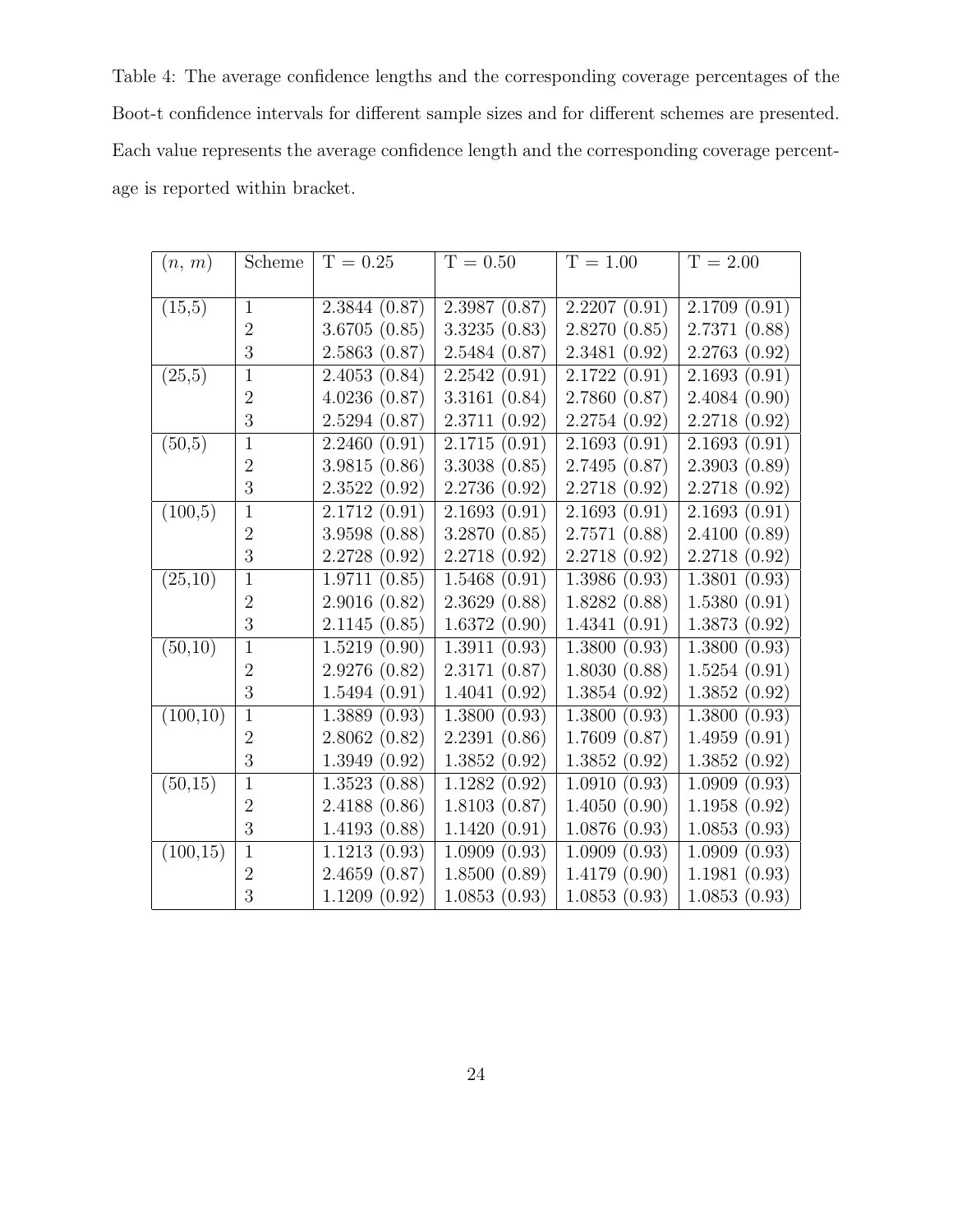Table 5: The average confidence lengths and the corresponding coverage percentages of the Bayes credible intervals for different sample sizes and for different schemes are presented. Each value represents the average confidence length and the corresponding coverage percentage is reported within bracket.

| (n, m)                | Scheme         | $T = 0.25$   | $T = 0.50$   | $T = 1.00$   | $T = 2.00$   |
|-----------------------|----------------|--------------|--------------|--------------|--------------|
|                       |                |              |              |              |              |
| (15,5)                | $\mathbf{1}$   | 2.3429(0.94) | 2.2510(0.94) | 2.2537(0.95) | 2.2538(0.95) |
|                       | $\overline{2}$ | 3.5213(0.96) | 2.8663(0.94) | 2.4443(0.93) | 2.2814(0.95) |
|                       | 3              | 2.4345(0.94) | 2.2641(0.93) | 2.2531(0.94) | 2.2538(0.95) |
| (25,5)                | $\mathbf{1}$   | 2.2513(0.92) | 2.2527(0.95) | 2.2538(0.95) | 2.2538(0.95) |
|                       | $\overline{2}$ | 3.4957(0.96) | 2.8533(0.95) | 2.4365(0.93) | 2.2800(0.95) |
|                       | 3              | 2.2599(0.91) | 2.2529(0.94) | 2.2538(0.95) | 2.2538(0.95) |
| (50,5)                | $\mathbf{1}$   | 2.2534(0.95) | 2.2538(0.95) | 2.2538(0.95) | 2.2538(0.95) |
|                       | $\overline{2}$ | 3.4661(0.96) | 2.8438(0.95) | 2.4360(0.93) | 2.2793(0.95) |
|                       | 3              | 2.2527(0.95) | 2.2538(0.95) | 2.2538(0.95) | 2.2538(0.95) |
| (100,5)               | $\mathbf{1}$   | 2.2538(0.95) | 2.2538(0.95) | 2.2538(0.95) | 2.2538(0.95) |
|                       | $\overline{2}$ | 3.4549(0.96) | 2.8366(0.95) | 2.4349(0.93) | 2.2796(0.95) |
|                       | 3              | 2.2538(0.95) | 2.2538(0.95) | 2.2538(0.95) | 2.2538(0.95) |
| (25,10)               | $\mathbf{1}$   | 1.6411(0.91) | 1.3802(0.95) | 1.3641(0.95) | 1.3641(0.95) |
|                       | $\overline{2}$ | 2.4135(0.95) | 1.9309(0.93) | 1.5949(0.94) | 1.4182(0.94) |
|                       | 3              | 1.7641(0.91) | 1.4503(0.94) | 1.3652(0.95) | 1.3641(0.95) |
| (50,10)               | $\mathbf{1}$   | 1.3703(0.93) | 1.3641(0.95) | 1.3641(0.95) | 1.3641(0.95) |
|                       | $\overline{2}$ | 2.3853(0.95) | 1.9167(0.94) | 1.5883(0.94) | 1.4163(0.94) |
|                       | 3              | 1.3802(0.95) | 1.3641(0.95) | 1.3641(0.95) | 1.3641(0.95) |
| (100,10)              | $\overline{1}$ | 1.3641(0.95) | 1.3641(0.95) | 1.3641(0.95) | 1.3641(0.95) |
|                       | $\overline{2}$ | 2.3709(0.95) | 1.9095(0.93) | 1.5866(0.94) | 1.4157(0.94) |
|                       | 3              | 1.3641(0.95) | 1.3641(0.95) | 1.3641(0.95) | 1.3641(0.95) |
| (50, 15)              | $\mathbf{1}$   | 1.1769(0.93) | 1.0722(0.95) | 1.0721(0.96) | 1.0721(0.96) |
|                       | $\overline{2}$ | 1.9624(0.92) | 1.5554(0.94) | 1.2748(0.94) | 1.1221(0.95) |
|                       | 3              | 1.2399(0.95) | 1.0776(0.95) | 1.0721(0.96) | 1.0721(0.96) |
| $(100,\overline{15})$ | $\mathbf{1}$   | 1.0720(0.95) | 1.0721(0.96) | 1.0721(0.96) | 1.0721(0.96) |
|                       | $\sqrt{2}$     | 1.9454(0.93) | 1.5472(0.94) | 1.2717(0.94) | 1.1213(0.95) |
|                       | 3              | 1.0722(0.95) | 1.0721(0.96) | 1.0721(0.96) | 1.0721(0.96) |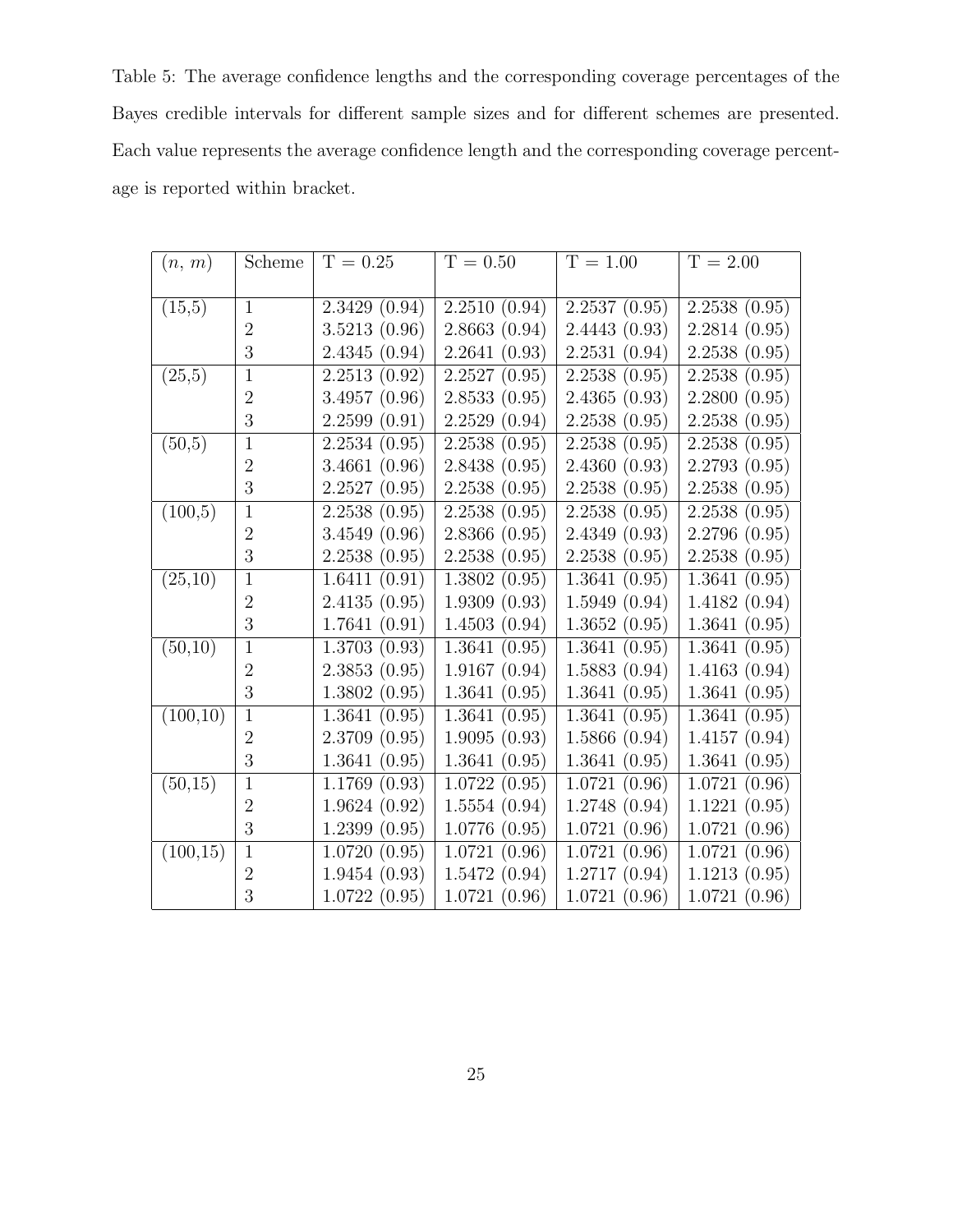Table 6: The average confidence lengths and the corresponding coverage percentages of the confidence intervals based on the asymptotic distribution of  $\ln \hat{\lambda}$  for different sample sizes and for different schemes are presented. Each value represents the average confidence length and the corresponding coverage percentage is reported within bracket.

| (n, m)    | Scheme         | $T = 0.25$                 | $T = 0.50$    | $T = 1.00$                 | $T = 2.00$                 |
|-----------|----------------|----------------------------|---------------|----------------------------|----------------------------|
|           |                |                            |               |                            |                            |
| (15,5)    | $\mathbf{1}$   | 2.9168(0.91)               | 2.6135(0.93)  | 2.5973(0.93)               | 2.5974(0.93)               |
|           | $\overline{2}$ | 5.3427(0.92)               | 3.8316 (0.94) | 2.9865(0.94)               | 2.6637(0.93)               |
|           | 3              | 3.0859(0.91)               | 2.6478 (0.93) | 2.5977(0.93)               | 2.5974(0.93)               |
| (25,5)    | $\mathbf{1}$   | 2.6297(0.93)               | 2.5967(0.92)  | 2.5974(0.93)               | 2.5974(0.93)               |
|           | $\overline{2}$ | 5.2386(0.94)               | 3.7872 (0.94) | 2.9719(0.94)               | 2.6612(0.93)               |
|           | 3              | 2.6521(0.93)               | 2.5974(0.93)  | 2.5974(0.93)               | 2.5974(0.93)               |
| (50,5)    | $\mathbf{1}$   | 2.5971(0.93)               | 2.5974(0.93)  | 2.5974(0.93)               | 2.5974(0.93)               |
|           | $\overline{2}$ | 5.1482(0.94)               | 3.7573 (0.94) | 2.9653(0.94)               | 2.6597(0.93)               |
|           | 3              | 2.5967(0.92)               | 2.5974(0.93)  | 2.5974(0.93)               | 2.5974(0.93)               |
| (100,5)   | $\overline{1}$ | 2.5974(0.93)               | 2.5974(0.93)  | 2.5974(0.93)               | 2.5974(0.93)               |
|           | $\overline{2}$ | 5.1068(0.94)               | 3.7413(0.94)  | 2.9614(0.94)               | 2.6595(0.93)               |
|           | 3              | 2.5974 (0.93)              | 2.5974(0.93)  | 2.5974(0.93)               | 2.5974 (0.93)              |
| (25,10)   | $\mathbf{1}$   | 1.8833(0.97)               | 1.4940(0.95)  | 1.4658(0.95)               | 1.4658(0.95)               |
|           | $\overline{2}$ | 3.1850(0.95)               | 2.2836(0.96)  | 1.7772(0.96)               | 1.5378(0.95)               |
|           | 3              | 2.0505(0.96)               | 1.5880(0.95)  | 1.4683(0.95)               | 1.4658(0.95)               |
| (50,10)   | $\mathbf{1}$   | 1.4789(0.95)               | 1.4658(0.95)  | $\overline{1.4658}$ (0.95) | $\overline{1.4658}$ (0.95) |
|           | $\overline{2}$ | 3.1027(0.95)               | 2.2566(0.95)  | 1.7682(0.95)               | 1.5355(0.95)               |
|           | 3              | 1.4940(0.95)               | 1.4658(0.95)  | 1.4658(0.95)               | 1.4658(0.95)               |
| (100,10)  | $\mathbf{1}$   | 1.4658(0.95)               | 1.4658(0.95)  | 1.4658(0.95)               | 1.4658(0.95)               |
|           | $\overline{2}$ | 3.0659(0.95)               | 2.2439(0.95)  | 1.7652(0.95)               | 1.5347(0.95)               |
|           | 3              | 1.4658(0.95)               | 1.4658(0.95)  | 1.4658(0.95)               | 1.4658(0.95)               |
| (50, 15)  | $\mathbf{1}$   | $\overline{1.2593}$ (0.95) | 1.1254(0.95)  | 1.1250(0.96)               | 1.1250(0.96)               |
|           | $\overline{2}$ | 2.3907(0.97)               | 1.7463(0.95)  | 1.3721(0.95)               | 1.1852(0.95)               |
|           | 3              | 1.3364(0.96)               | 1.1325(0.95)  | 1.1250(0.96)               | 1.1250(0.96)               |
| (100, 15) | $\mathbf{1}$   | 1.1250(0.96)               | 1.1250(0.96)  | 1.1250(0.96)               | 1.1250(0.96)               |
|           | $\overline{2}$ | 2.3570(0.97)               | 1.7346(0.95)  | 1.3683(0.95)               | 1.1843(0.95)               |
|           | 3              | 1.1253(0.95)               | 1.1250(0.95)  | 1.1250(0.95)               | 1.1250(0.95)               |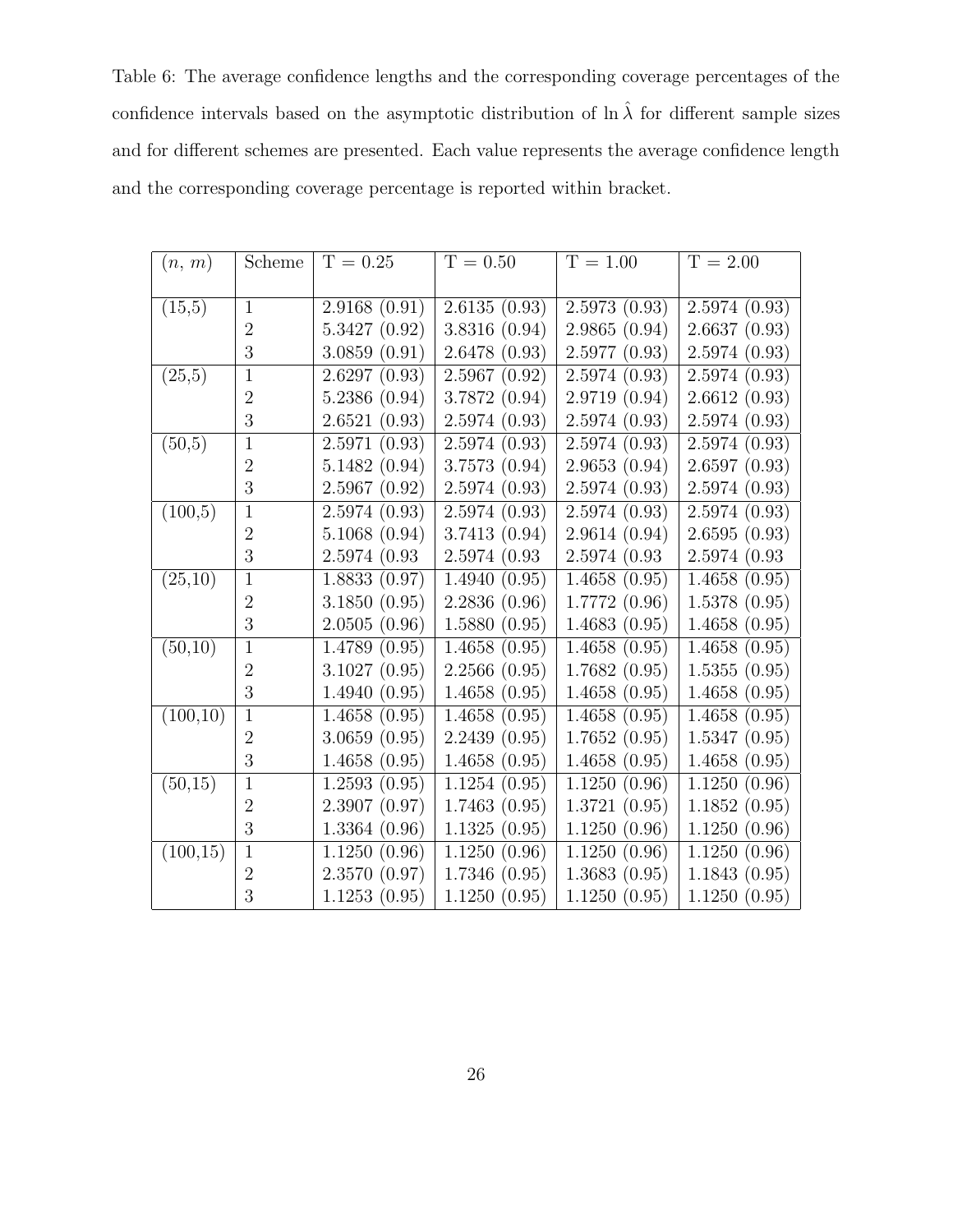Table 7: The average confidence lengths and the corresponding coverage percentages of the confidence intervals based on the likelihood ratio test, for different sample sizes and for different schemes are presented. Each value represents the average confidence length and the corresponding coverage percentage is reported within bracket.

| (n, m)    | Scheme         | $T = 0.25$   | $T = 0.50$   | $T = 1.00$                 | $\overline{T=2.00}$ |
|-----------|----------------|--------------|--------------|----------------------------|---------------------|
|           |                |              |              |                            |                     |
| (15,5)    | $\overline{1}$ | 2.5319(0.96) | 2.3436(0.93) | 2.3419(0.94)               | 2.3420(0.94)        |
|           | $\overline{2}$ | 4.0022(0.97) | 3.0944(0.95) | 2.5791(0.93)               | 2.3789(0.94)        |
|           | 3              | 2.6445(0.96) | 2.3617(0.93) | 2.3415(0.94)               | 2.3420(0.94)        |
| (25,5)    | $\mathbf{1}$   | 2.3475(0.94) | 2.3410(0.94) | 2.3420(0.94)               | 2.3420(0.94)        |
|           | $\overline{2}$ | 3.8857(0.96) | 3.0749(0.95) | 2.5697(0.93)               | 2.3772(0.94)        |
|           | 3              | 2.3592(0.94) | 2.3413(0.94) | 2.3420(0.94)               | 2.3420(0.94)        |
| (50,5)    | $\mathbf{1}$   | 2.3416(0.94) | 2.3420(0.94) | 2.3420(0.94)               | 2.3420(0.94)        |
|           | $\overline{2}$ | 3.8440(0.97) | 3.0610(0.95) | 2.5680(0.94)               | 2.3764(0.94)        |
|           | 3              | 2.3410(0.94) | 2.3420(0.94) | 2.3420(0.94)               | 2.3420(0.94)        |
| (100,5)   | $\,1\,$        | 2.3420(0.94) | 2.3420(0.94) | 2.3420(0.94)               | 2.3420(0.94)        |
|           | $\overline{2}$ | 3.8268(0.97) | 3.0519(0.95) | 2.5662(0.94)               | 2.3765(0.94)        |
|           | 3              | 2.3420(0.94) | 2.3420(0.94) | 2.3420(0.94)               | 2.3420(0.94)        |
| (25,10)   | $\mathbf{1}$   | 1.7026(0.95) | 1.4101(0.94) | 1.3912(0.94)               | 1.3912(0.94)        |
|           | $\overline{2}$ | 2.5959(0.96) | 2.0194(0.94) | 1.6422(0.94)               | 1.4496(0.95)        |
|           | 3              | 1.8365(0.95) | 1.4862(0.94) | 1.3927(0.95)               | 1.3912(0.94)        |
| (50,10)   | $\mathbf{1}$   | 1.3990(0.95) | 1.3912(0.94) | 1.3912(0.94)               | 1.3912(0.94)        |
|           | $\overline{2}$ | 2.5564(0.96) | 2.0023(0.94) | 1.6349(0.94)               | 1.4477(0.94)        |
|           | 3              | 1.4102(0.94) | 1.3912(0.94) | 1.3912(0.94)               | 1.3912(0.94)        |
| (100,10)  | $\mathbf{1}$   | 1.3912(0.94) | 1.3912(0.94) | 1.3912(0.94)               | 1.3912(0.94)        |
|           | $\overline{2}$ | 2.5372(0.95) | 1.9937(0.94) | 1.6330(0.94)               | 1.4470(0.94)        |
|           | $\overline{3}$ | 1.3912(0.94) | 1.3912(0.94) | 1.3912(0.94)               | 1.3912(0.94)        |
| (50, 15)  | $\mathbf{1}$   | 1.1987(0.95) | 1.0864(0.95) | $\overline{1.0862}$ (0.95) | 1.0862(0.95)        |
|           | $\overline{2}$ | 2.0680(0.95) | 1.6046(0.95) | 1.3005(0.95)               | 1.1389(0.95)        |
|           | 3              | 1.2654(0.95) | 1.0922(0.95) | 1.0862(0.96)               | 1.0862(0.96)        |
| (100, 15) | $\mathbf{1}$   | 1.0861(0.95) | 1.0862(0.95) | 1.0862(0.95)               | 1.0862(0.95)        |
|           | $\overline{2}$ | 2.0472(0.95) | 1.5956(0.95) | 1.2972(0.95)               | 1.1381(0.95)        |
|           | 3              | 1.0864(0.95) | 1.0862(0.95) | 1.0862(0.95)               | 1.0862(0.95)        |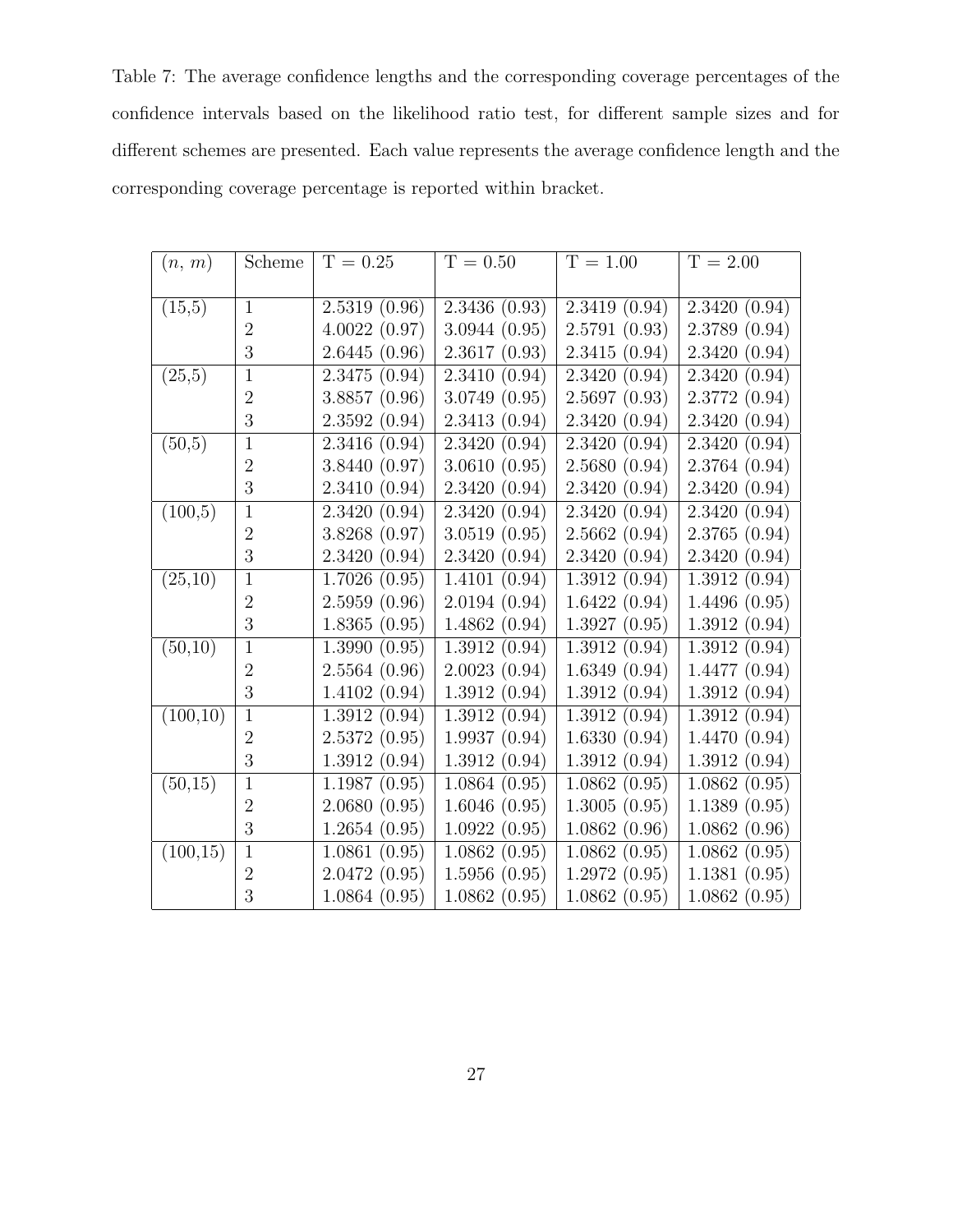Table 8: Total probabilities  $\left[\sum_{i=1}^{m} P(X_{i:m:n} < T)\right]$  are reported for each scheme and for each case. Moreover P(Case I terminated) and the expected duration of the experiments are reported within brackets as the first figure and the second figure respectively.

| Scheme   | $T = 0.25$                    | $T = 0.50$       | $T = 1.00$       | $T = 2.00$              |
|----------|-------------------------------|------------------|------------------|-------------------------|
|          |                               |                  |                  |                         |
|          | Scheme-1   $3.27(0.25, 0.23)$ | 4.66(0.78, 0.36) | 5.00(1.00, 0.39) | $\mid 5.00(1.00, 0.39)$ |
|          | Scheme-2   $1.67(0.00, 0.25)$ | 2.42(0.02, 0.50) | 3.45(0.14, 0.96) | 4.45(0.55, 1.61)        |
| Scheme-3 | 2.99(0.14, 0.24)              | 4.37(0.57, 0.41) | 4.96(0.96, 0.48) | $\mid 5.00(1.00, 0.48)$ |
| Scheme-4 | 2.68(0.04, 0.25)              | 3.90(0.28, 0.46) | 4.74(0.77, 0.68) | 4.98(0.98, 0.75)        |

Table 8a: Here  $n = 15, m = 5$ .

Table 8b: Here  $n = 25, m = 5$ .

| Scheme   | $T = 0.25$       | $T = 0.50$       | $T = 1.00$       | $\overline{T} = 2.00$ |
|----------|------------------|------------------|------------------|-----------------------|
|          |                  |                  |                  |                       |
| Scheme-1 | 4.48(0.70, 0.19) | 4.99(0.99, 0.22) | 5.00(1.00, 0.22) | 5.00(1.00, 0.22)      |
| Scheme-2 | 1.78(0.00, 0.25) | 2.50(0.02, 0.50) | 3.50(0.15, 0.96) | 4.46(0.56, 1.60)      |
| Scheme-3 | 4.34(0.62, 0.20) | 4.97(0.98, 0.24) | 5.00(1.00, 0.24) | 5.00(1.00, 0.24)      |
| Scheme-4 | 4.14(0.50, 0.21) | 4.93(0.95, 0.27) | 5.00(1.00, 0.28) | 5.00(1.00, 0.28)      |
| Scheme-5 | 3.92(0.38, 0.22) | 4.84(0.87, 0.31) | 5.00(1.00, 0.34) | 5.00(1.00, 0.33)      |
| Scheme-6 | 3.61(0.21, 0.24) | 4.61(0.67, 0.38) | 4.96(0.96, 0.45) | 5.00(1.00, 0.45)      |
| Scheme-7 | 3.27(0.03, 0.25) | 4.04(0.18, 0.47) | 4.47(0.48, 0.81) | 4.80(0.80, 1.11)      |

Table 8c: Here  $n = 50, m = 5$ .

| Scheme   | $T = 0.25$       | $T = 0.50$       | $T = 1.00$       | $T = 2.00$       |
|----------|------------------|------------------|------------------|------------------|
|          |                  |                  |                  |                  |
| Scheme-1 | 4.99(0.99, 0.10) | 5.00(1.00, 0.10) | 5.00(1.00, 0.10) | 5.00(1.00, 0.10) |
| Scheme-2 | 1.83(0.00, 0.25) | 2.56(0.02, 0.50) | 3.53(0.16, 0.95) | 4.47(0.56, 1.59) |
| Scheme-3 | 4.98(0.99, 0.11) | 5.00(1.00, 0.11) | 5.00(1.00, 0.11) | 5.00(1.00, 0.11) |
| Scheme-4 | 4.97(0.98, 0.11) | 5.00(1.00, 0.11) | 5.00(1.00, 0.11) | 5.00(1.00, 0.11) |
| Scheme-5 | 4.97(0.98, 0.12) | 5.00(1.00, 0.12) | 5.00(1.00, 0.12) | 5.00(1.00, 0.12) |
| Scheme-6 | 4.95(0.96, 0.12) | 5.00(1.00, 0.13) | 5.00(1.00, 0.13) | 5.00(1.00, 0.13) |
| Scheme-7 | 4.93(0.94, 0.12) | 5.00(1.00, 0.14) | 5.00(1.00, 0.14) | 5.00(1.00, 0.14) |
| Scheme-8 | 4.90(0.91, 0.14) | 5.00(1.00, 0.15) | 5.00(1.00, 0.15) | 5.00(1.00, 0.15) |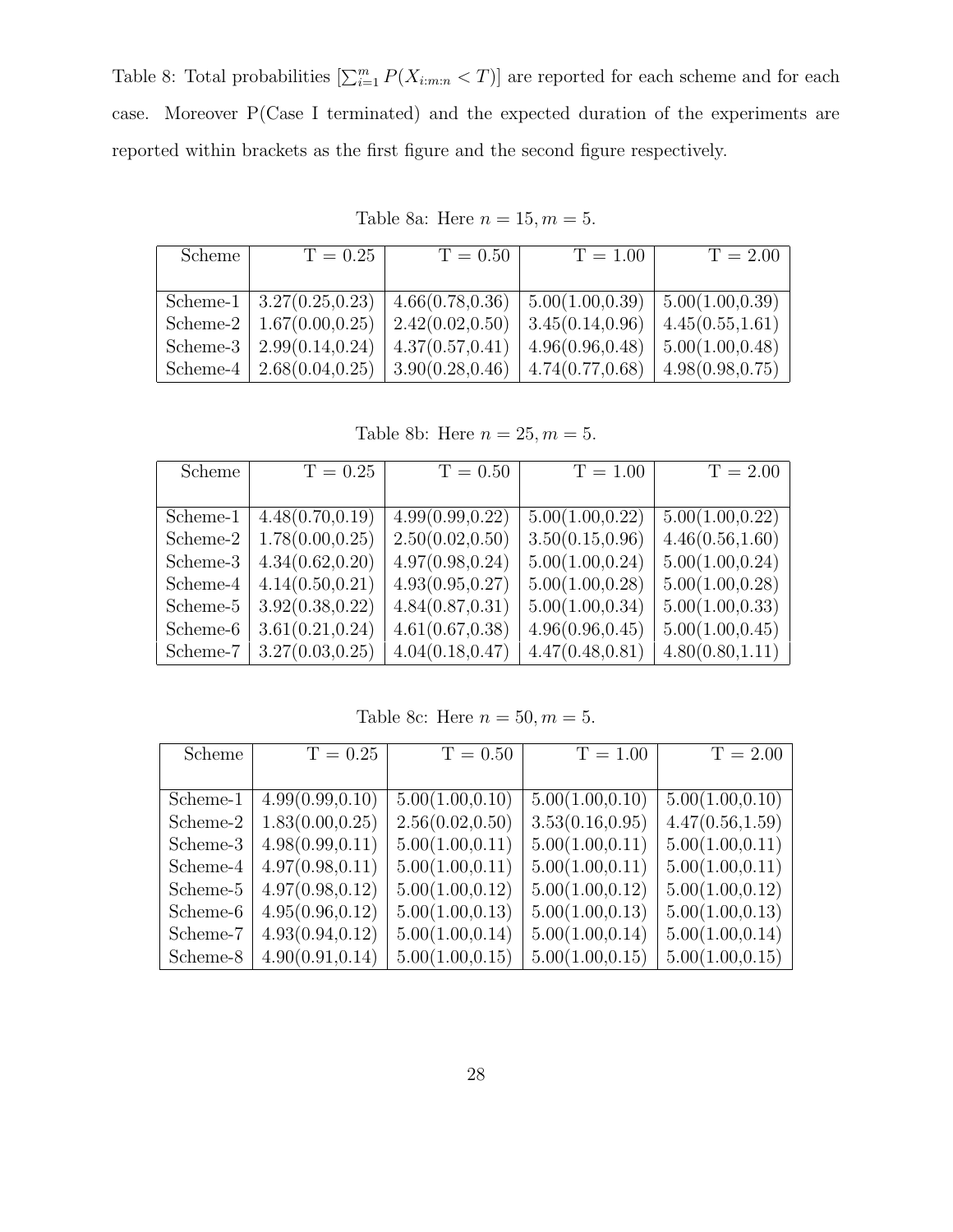Table 8d: Here  $n = 100, m = 5$ .

| Scheme   | $T = 0.25$       | $T = 0.50$       | $T = 1.00$       | $T = 2.00$       |
|----------|------------------|------------------|------------------|------------------|
|          |                  |                  |                  |                  |
| Scheme-1 | 5.00(1.00, 0.05) | 5.00(1.00, 0.05) | 5.00(1.00, 0.05) | 5.00(1.00, 0.05) |
| Scheme-2 | 1.87(0.00, 0.25) | 2.56(0.02, 0.50) | 3.54(0.16, 0.95) | 4.47(0.56, 1.58) |
| Scheme-3 | 5.00(1.00, 0.05) | 5.00(1.00, 0.05) | 5.00(1.00, 0.05) | 5.00(1.00, 0.05) |
| Scheme-4 | 5.00(1.00, 0.05) | 5.00(1.00, 0.05) | 5.00(1.00, 0.05) | 5.00(1.00, 0.05) |
| Scheme-5 | 5.00(1.00, 0.05) | 5.00(1.00, 0.05) | 5.00(1.00, 0.05) | 5.00(1.00, 0.05) |
| Scheme-6 | 5.00(1.00, 0.05) | 5.00(1.00, 0.05) | 5.00(1.00, 0.05) | 5.00(1.00, 0.05) |
| Scheme-7 | 5.00(1.00, 0.06) | 5.00(1.00, 0.06) | 5.00(1.00, 0.06) | 5.00(1.00, 0.06) |
| Scheme-8 | 5.00(1.00, 0.06) | 5.00(1.00, 0.06) | 5.00(1.00, 0.06) | 5.00(1.00, 0.06) |

Table 8e: Here  $n = 25, m = 10$ .

| Scheme | $T = 0.25$                                                              | $T = 0.50$ | $T = 1.00$ | $T = 2.00$                                                                                    |
|--------|-------------------------------------------------------------------------|------------|------------|-----------------------------------------------------------------------------------------------|
|        |                                                                         |            |            |                                                                                               |
|        |                                                                         |            |            | Scheme-1   $5.50(0.03, 0.25)$   $8.89(0.52, 0.44)$   $9.99(0.99, 0.51)$   $10.00(1.00, 0.49)$ |
|        | Scheme-2   2.70(0.00,0.25)   4.29(0.00,0.50)   6.48(0.01,1.00)          |            |            | 8.75(0.25, 1.89)                                                                              |
|        | Scheme-3   $4.92(0.01, 0.25)$   $7.76(0.18, 0.49)$   $9.76(0.82, 0.72)$ |            |            | 10.00(1.00, 0.73)                                                                             |

Table 8f: Here  $n = 50, m = 10$ .

| Scheme      | $T = 0.25$                    | $T = 0.50$        | $T = 1.00$        | $T = 2.00$        |
|-------------|-------------------------------|-------------------|-------------------|-------------------|
|             |                               |                   |                   |                   |
|             | Scheme-1   $9.35(0.70, 0.20)$ | 10.00(1.00, 0.22) | 10.00(1.00, 0.22) | 10.00(1.00, 0.22) |
| Scheme-2    | 2.86(0.00, 0.25)              | 4.41(0.00, 0.50)  | 6.57(0.01, 1.00)  | 8.77(0.27, 1.88)  |
|             | Scheme-3   $9.00(0.55, 0.22)$ | 9.99(0.99, 0.25)  | 10.00(1.00, 0.25) | 10.00(1.00, 0.25) |
| Scheme- $4$ | 8.47(0.36, 0.23)              | 9.97(0.97, 0.29)  | 10.00(1.00, 0.29) | 10.00(1.00, 0.29) |
| Scheme-5    | 7.84(0.16, 0.24)              | 9.79(0.84, 0.36)  | 10.00(1.00, 0.37) | 10.00(1.00, 0.37) |
| Scheme-6    | 7.11(0.03, 0.25)              | 9.18(0.41, 0.45)  | 9.93(0.93, 0.58)  | 10.00(1.00, 0.58) |

Table 8g: Here  $n = 100, m = 10$ .

| Scheme   | $T = 0.25$        | $T = 0.50$        | $T = 1.00$        | $T = 2.00$        |
|----------|-------------------|-------------------|-------------------|-------------------|
|          |                   |                   |                   |                   |
| Scheme-1 | 10.00(1.00, 0.10) | 10.00(1.00, 0.10) | 10.00(1.00, 0.10) | 10.00(1.00, 0.10) |
| Scheme-2 | 2.93(0.00, 0.25)  | 4.48(0.00, 0.50)  | 6.59(0.01, 1.00)  | 8.79(0.27, 1.88)  |
| Scheme-3 | 10.00(1.00, 0.11) | 10.00(1.00, 0.11) | 10.00(1.00, 0.11) | 10.00(1.00, 0.11) |
| Scheme-4 | 10.00(1.00, 0.12) | 10.00(1.00, 0.12) | 10.00(1.00, 0.12) | 10.00(1.00, 0.12) |
| Scheme-5 | 10.00(1.00, 0.12) | 10.00(1.00, 0.12) | 10.00(1.00, 0.12) | 10.00(1.00, 0.12) |
| Scheme-6 | 9.98(0.99, 0.13)  | 10.00(1.00, 0.13) | 10.00(1.00, 0.13) | 10.00(1.00, 0.13) |
| Scheme-7 | 9.96(0.97, 0.15)  | 10.00(1.00, 0.15) | 10.00(1.00, 0.15) | 10.00(1.00, 0.15) |
| Scheme-8 | 9.93(0.94, 0.16)  | 10.00(1.00, 0.16) | 10.00(1.00, 0.16) | 10.00(1.00, 0.16) |